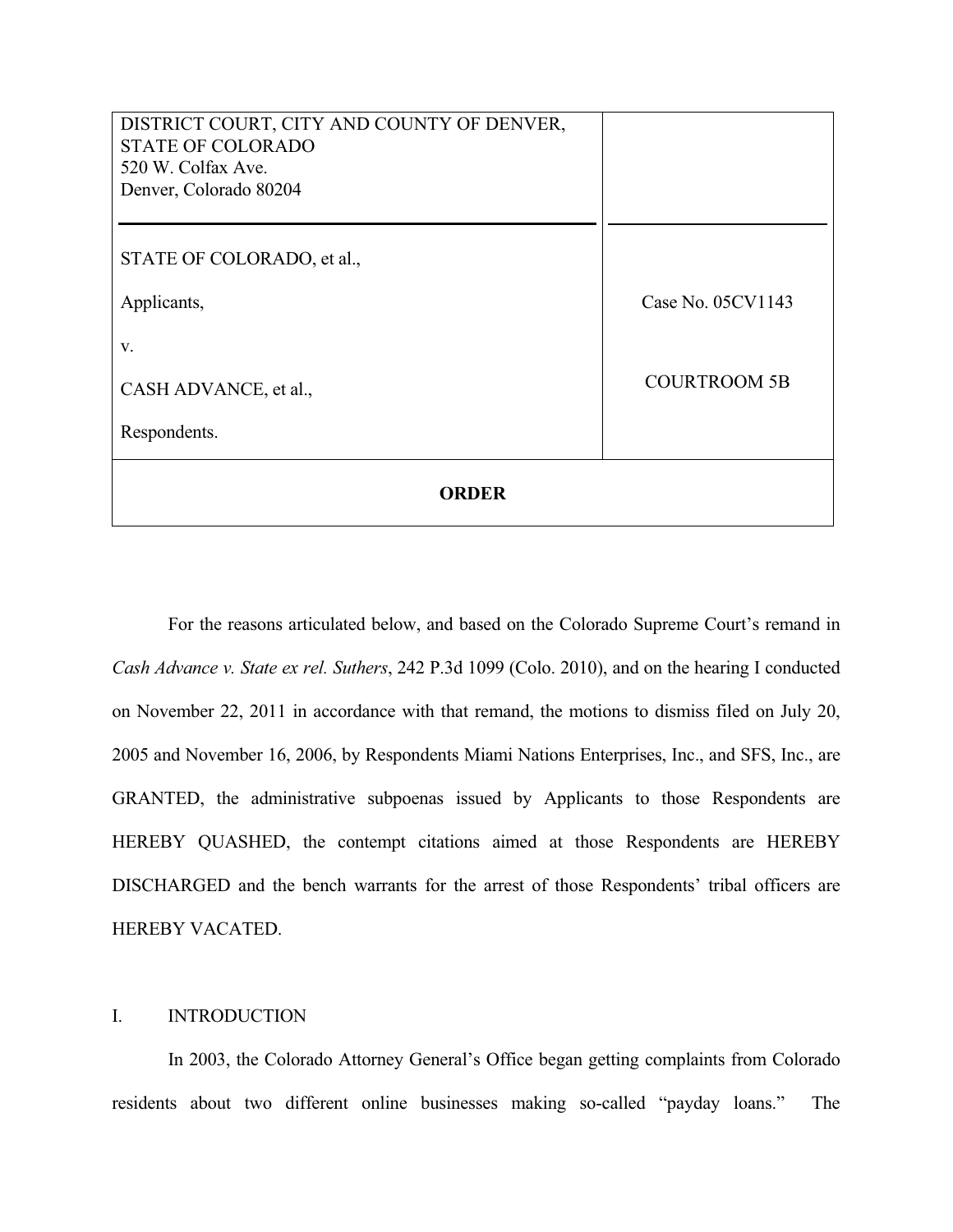complainants reported that the two websites through which they obtained these loans listed the businesses as "Cash Advance" and "Preferred Cash Loans," respectively, and listed very similar addresses for both businesses in Carson City, Nevada. Cash Advance's address was listed as "2533 North Carson Street, Suite 4976," while Preferred Cash Loans was listed as "2533 North Carson Street Suite 5024." No entities with these names or any individuals or entities doing business as these names were licensed to make payday loans in Colorado, as required by  $\S$  5-3.1-116 of the Colorado Deferred Deposit Loan Act, §§ 5-3.1-101 et seq. ("the DDLA"). It also appeared from the consumer complaints that these two online payday loan businesses had committed several substantive violations of the DDLA, including violating the prohibition against renewing loans, contained in § 5-3.1-108(1).

 Accordingly, in November 2004, the Attorney General's Office, on behalf of Laura Udis, the administrator of the Colorado Uniform Commercial Code (collectively, "the State"), sent cease and desist letters to the two businesses at their Nevada addresses. Cash Advance never responded. Preferred Cash Loans did respond, indicating that it "adjusted the consumer's account and therefore considered the matter closed." Verified Ex Parte Application, filed February 14, 2005, ¶ 8, ff.  $000015.<sup>1</sup>$ 

 The State then determined that there was probable cause to believe both Cash Advance and Preferred Cash Loans had engaged and/or were still engaging in violations of the DDLA and the Colorado Consumer Protection Act, §§ 6-1-101 et seq., and therefore directed that administrative subpoenas be issued and served on both businesses pursuant to  $\S$ § 5-6-106(1) and 6-1-108. Those

<sup>&</sup>lt;sup>1</sup> "ff. \_\_\_\_\_\_" refers to the Bates-stamped pages of the official appellate record.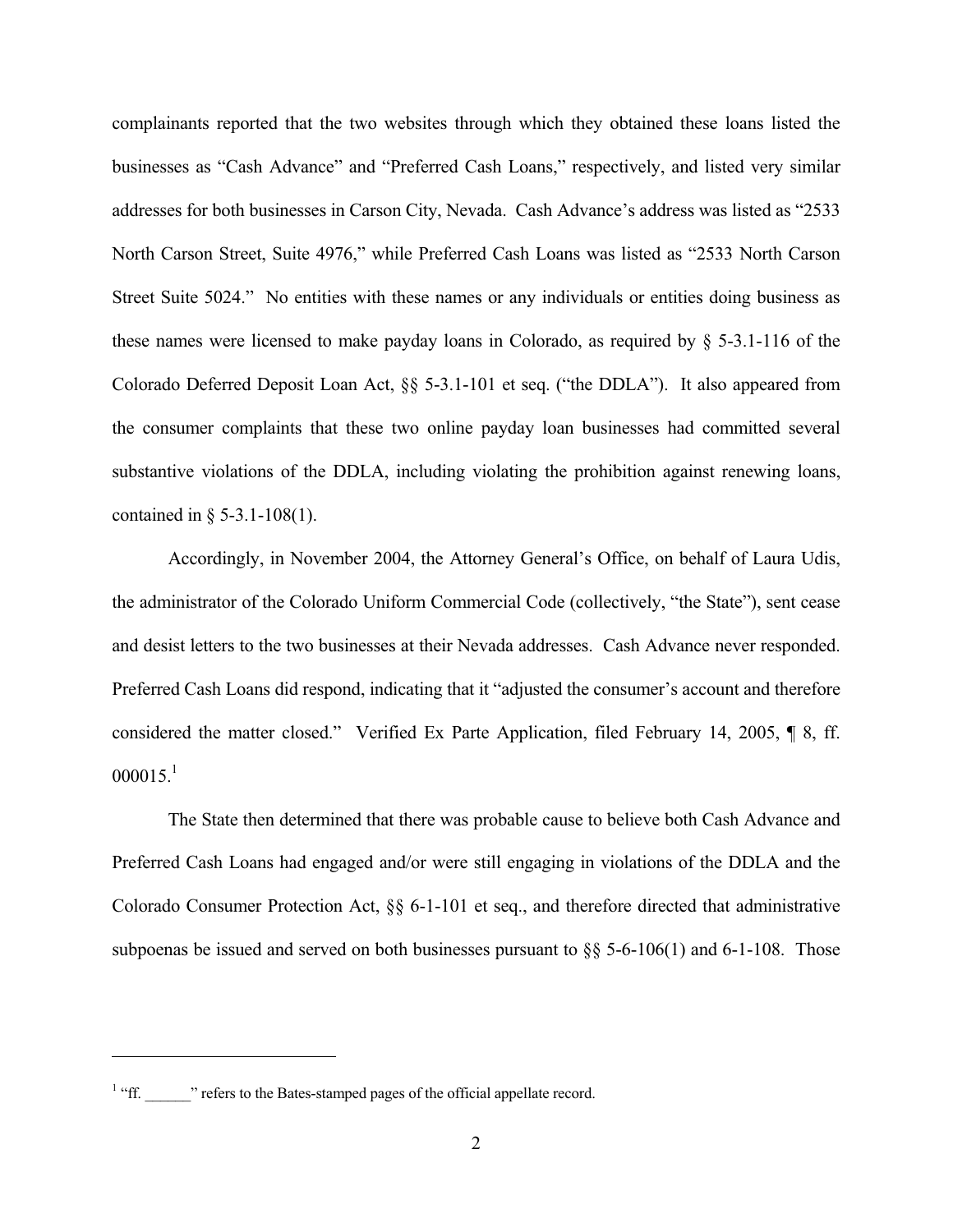administrative subpoenas were issued on January 7, 2005, each listing the targets, respectively, as Cash Advance and Preferred Cash Loans.

 The administrative subpoenas directed these two businesses to produce, among other things, their "articles of incorporation, bylaws, corporate or other minutes, corporate reports, trade name registrations or other organizational documents," all documents relating to their "officers, directors, owners, members or other principals," and all documents relating to their "licenses, permits, notifications, bonds, authorities or other filings [they] received from or submitted to any governmental or regulatory authority." Administrative Subpoenas, Exhibits A, ¶¶ 1, 2 and 4, at ff. 000009 and 000022. The administrative subpoenas also asked for many other categories of documents related directly to the payday loan businesses, including any pleadings from any legal proceedings, any consent decrees, training and operating manuals, advertising and marketing materials, Internet materials, and, perhaps most broadly, "all documents constituting, concerning, reflecting, referring, or relating to all loans you offered or made to any Colorado consumer." *Id*. at ¶ 9, ff. 000010 and 000023. The administrative subpoenas directed Cash Advance and Preferred Cash Loans to provide these documents to the State by January 25, 2005.

 At these early stages of the investigation the State did not know who or what these target businesses were, that is, whether they were entities or individuals or other entities doing business as these names. All the State knew was that Colorado consumers had obtained payday loans from websites that used the names "Cash Advance" and "Preferred Cash Loans," and the subpoenas were therefore directed to these two target names. The subpoenas were served in Nevada, by the Carson City Sheriff, at the Carson City addresses that had appeared on the websites, and to which the cease and desists letters had been sent. They were served on a person named Jamie Webster, described in the returns of service as the businesses' "Manager." ff. 000012 and 000025.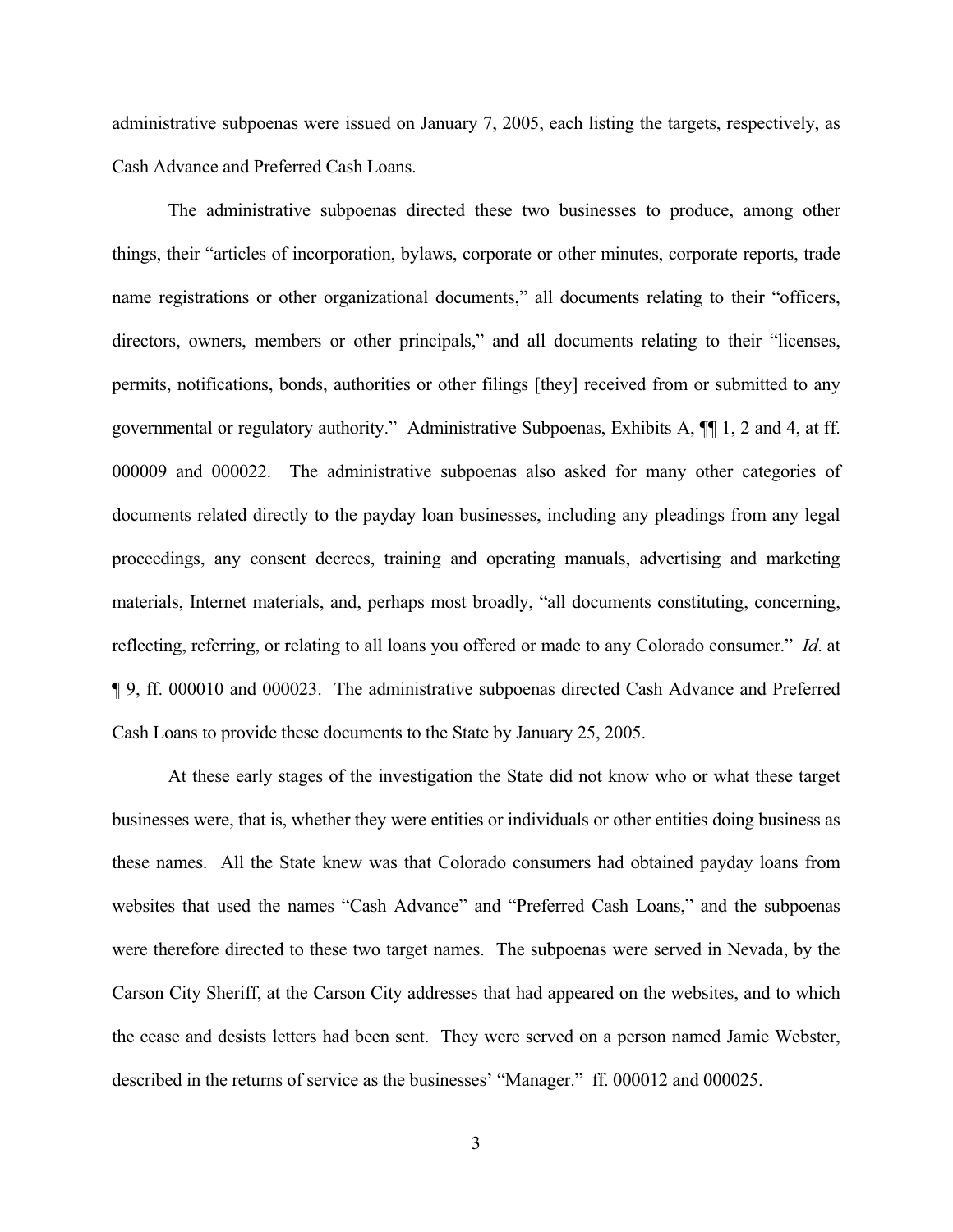Neither of the targets responded to the subpoenas, and the State brought an action seeking orders enforcing the subpoenas pursuant to  $\S$  5-6-104 and 6-1-109(1).<sup>2</sup> On February 4, 2005, my predecessor in Courtroom 280 entered Orders under §§ 5-6-106(3) and 6-1-109(1) enforcing the subpoenas.<sup>3</sup> Those enforcement Orders directed Cash Advance and Preferred Cash Loans to respond to the administrative subpoenas within seven days after service of the Order, on pain of contempt. Although the enforcement Orders by their terms purported to allow service of them by certified mail, the State also served them personally, again at the Carson City addresses and again on Jamie Webster as "Manager." ff. 000034 and 000042.

 Neither Cash Advance nor Preferred Cash Loans responded to the enforcement Orders, and on June 20, 2005, the State filed verified motions for the issuance of contempt citations. By this time, however, the State had discovered that the Nevada addresses for these two businesses corresponded to the registered addresses of two Nevada corporations. The Cash Advance address was the registered address of a Nevada corporation called C.B. Services Corp. ("CBSC"). The Preferred Cash Advance address was the registered address of a Nevada corporation called Executive Global Management, Inc. ("Executive"). The State therefore sought contempt citations not just against Cash Advance and Preferred Cash Loans but also against CBSC, Executive, and Executive's president, James Fontano. $4 \text{ ff. } 000030$  and  $000038$ .

 $2$  Actually, the State brought separate actions against the entities—05CV1143 against Cash Advance and 05CV1144 against Preferred Cash Loans. The two actions were consolidated into 05CV1143 by Order dated July 22, 2005, ff. 000076.

<sup>&</sup>lt;sup>3</sup> This case is a Courtroom 280 case. This Order is captioned in Courtroom 5B because I moved to that criminal courtroom in January 2012. Because I presided over the tribal immunity hearing in November 2011, Judge Elliff, who now presides in Courtroom 280, and I agreed that I should retain this case for the limited purpose of ruling on tribal immunity and related issues.

<sup>&</sup>lt;sup>4</sup> The State originally also sought a citation against Mr. Fontano as president of CBSC, but later admitted he was only president of Executive.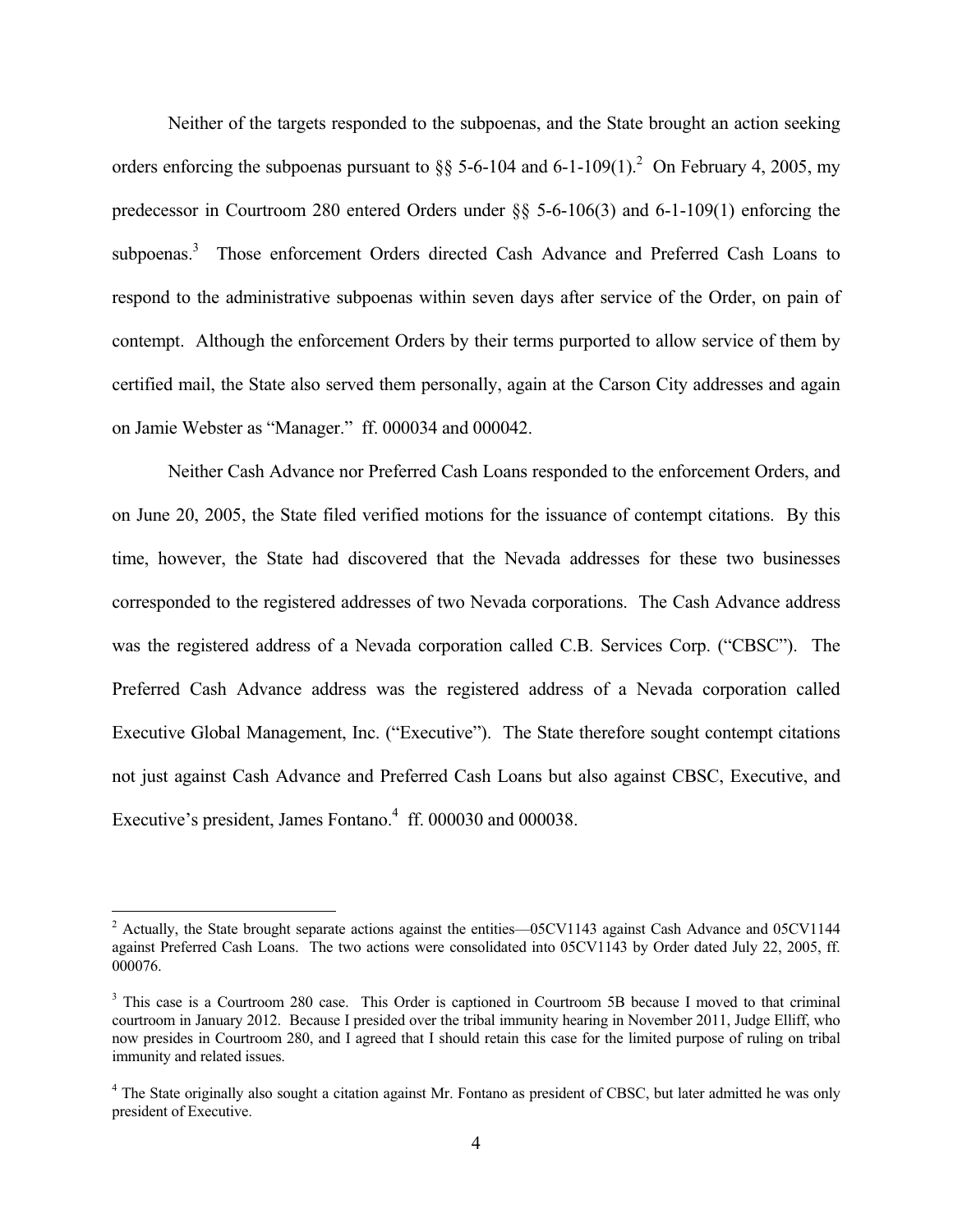My predecessor issued both citations on June 20, 2005, returnable to July 22, 2005. ff. 000046-51. The State served the citations in Nevada on CBSC, Executive and Fontano, all by serving Laughlin & Associates, which the returns describe as these targets' "Resident Agent." ff. 188, 189, 204 and 205.

 On July 20, 2005, two days before the return date, two tribal corporations—Miami Nations Enterprises, Inc. ("MNE") and SFS, Inc. ("SFS") (together, "the tribal entities")—responded to the contempt citations with the subject motions to dismiss, claiming that they do business as Cash Advance and Preferred Cash Loans, respectively, that they own the payday businesses targeted by the administrative subpoenas, that they are wholly-owned subdivisions of federally-recognized Indian tribes, and that they are therefore immune from the subpoenas and enforcement orders under the doctrine of tribal sovereign immunity.<sup>5</sup> In particular, MNE claims it is an arm of the Miami Tribe of Oklahoma, a federally-recognized Indian nation of the Miami people. SFS claims it is an arm of the Santee Sioux Nation, a federally-recognized Indian nation of the Santee Sioux people.

 For almost two years the parties then wrangled over the question of whether the tribal entities could be forced to produce some preliminary information bearing on the tribal immunity issue. The tribal entities took the position that they were immune even from these preliminary requests, but nonetheless voluntarily produced certain documents which they claimed demonstrated their immunity, including tribal constitutions, ordinances, resolutions and licenses.

 After a hearing on March 5, 2007, my predecessor concluded, in a ruling from the bench, that tribal immunity did not apply at all to administrative subpoenas to investigate tribal activities conducted outside tribal lands. He therefore found that the tribal entities were not immune from the

<sup>&</sup>lt;sup>5</sup> Actually, this initial motion to dismiss was filed only by MNE. SFS first entered its appearance in the case in a joint "Response to Applicants' Motion to Compel," filed February 27, 2006. Both tribal entities joined in the second motion to dismiss filed November 20, 2006.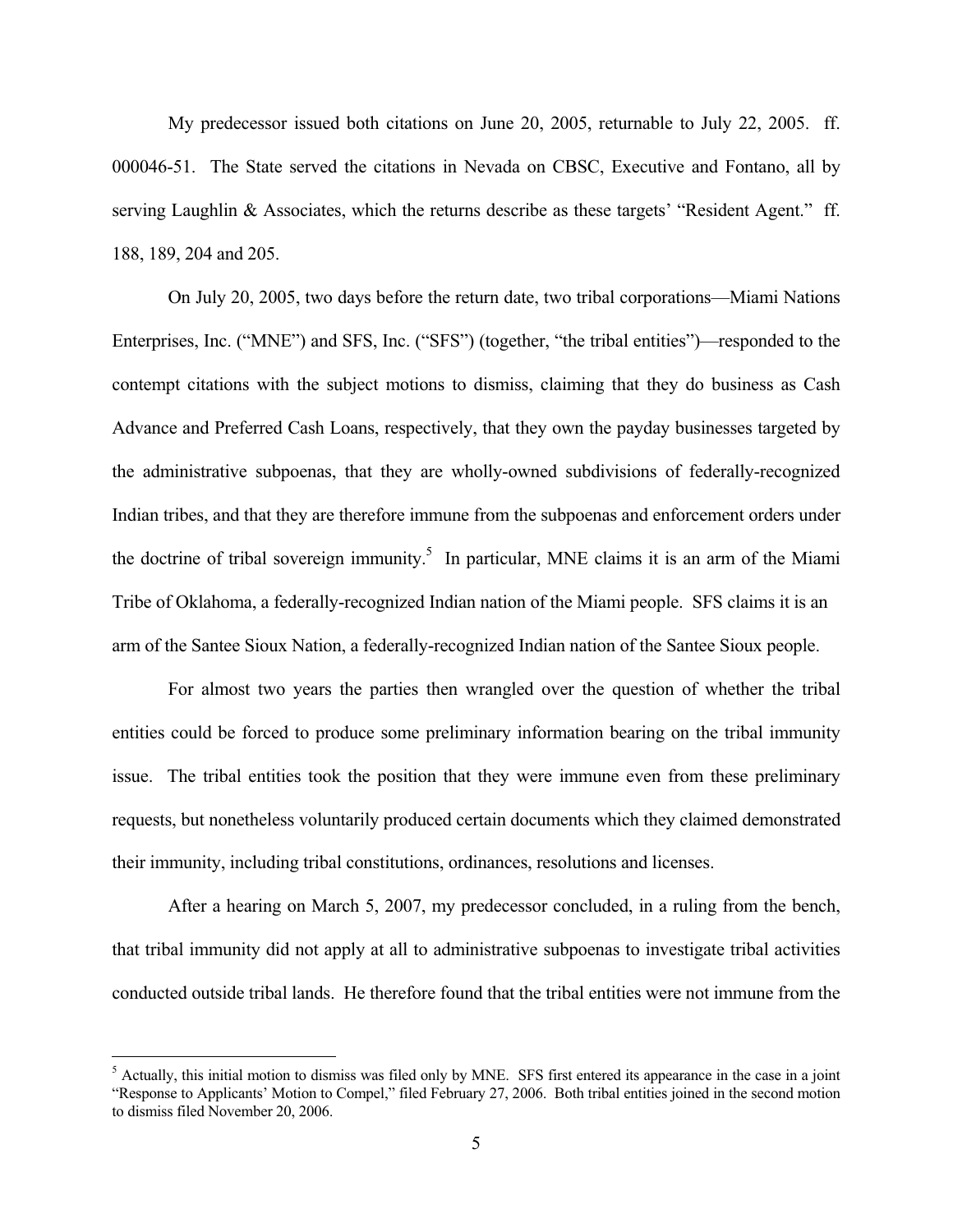subject administrative subpoenas, denied the motions to dismiss, and issued bench warrants for the arrest of the chief executive officer of MNE and the treasurer of SFS (on whom alias citations had since been served). The tribal entities filed an interlocutory appeal, and my predecessor stayed the bench warrants pending the appeal.

 The court of appeals reversed, concluding that tribal immunity does in fact cover administrative subpoenas directed to activities off tribal lands. *State ex. rel. Suthers v. Cash Advance*, 205 P.3d 389 (Colo. App. 2008). It remanded the matter for a determination of whether these two tribal entities are "arms" of their respective Indian nations, setting forth an eleven-part test to make that determination, a test it borrowed from a dissent in a Washington state case. 205 P.3d at 405-406, *citing Wright v. Colville Tribal Enter. Corp.*, 147 P.3d 1275, 1288 (Wash. 2006) (Johnson, J., dissenting). The court of appeals also addressed four other issues to guide the trial court on remand. It held: 1) the trial court had broad authority to compel the tribal entities to produce information relevant to the tribal immunity issue; 2) the individual officers of the tribal entities are not immune even if the tribal entities themselves are immune; 3) the trial court must consider whether the tribes waived tribal immunity for their entities in any fashion, whether by tribal resolution, contracts with consumers or representations made to any third-party; and 4) the State has the burden on remand to prove, by a preponderance of the evidence, that the tribal entities are not immune.

 The parties cross-petitioned for certiorari. The State sought review of the court of appeals' conclusions that tribal immunity applies to these administrative subpoenas and that the State has the burden of disproving immunity. The tribal entities sought review of the balance of the court of appeals' conclusions (broad discovery, use of the 11-part test for being a tribal "arm," officer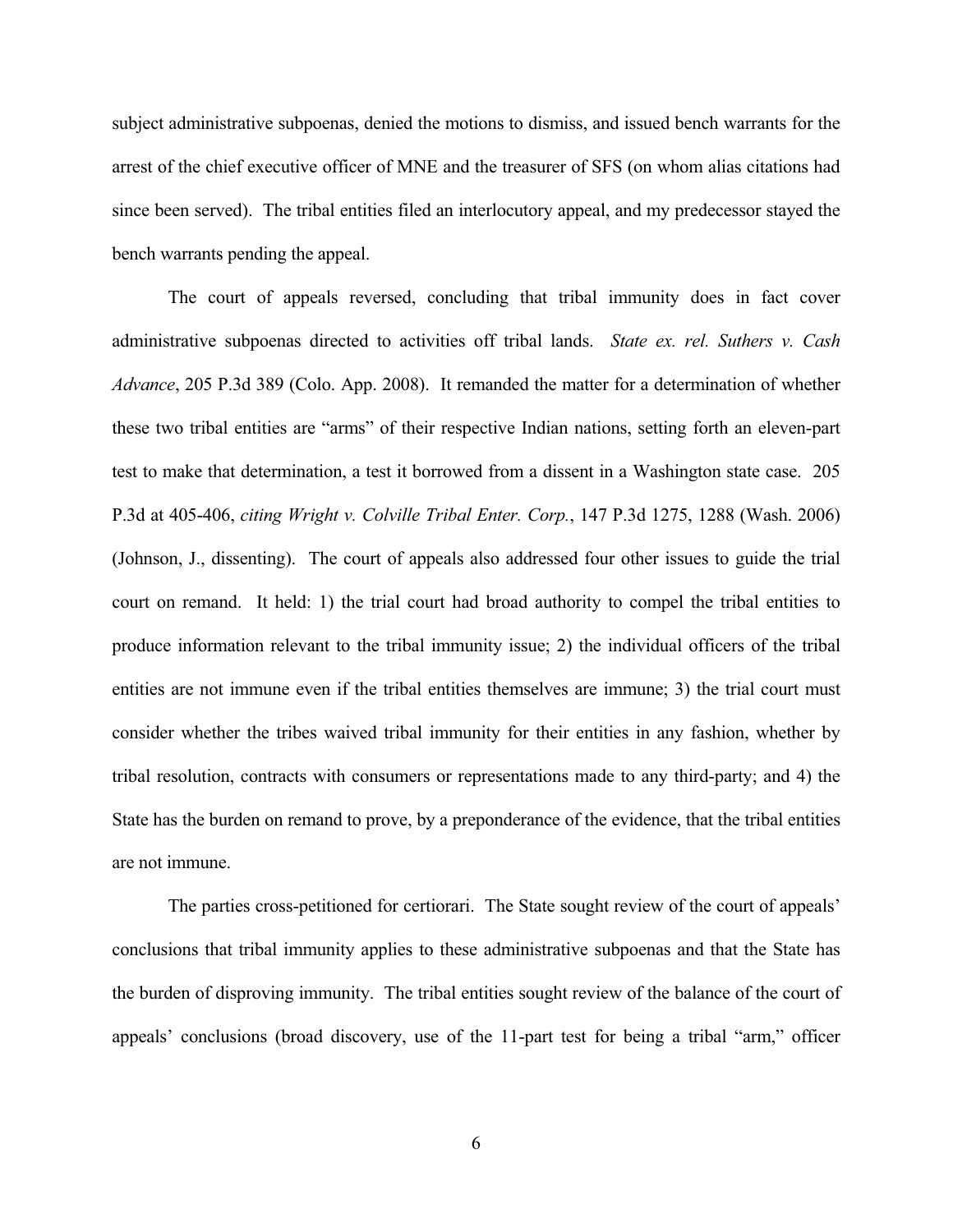immunity, and waiver). The Colorado Supreme Court granted certiorari on each of these six issues $6$ 

 It concluded: 1) tribal immunity does apply to administrative subpoenas directed at activities off tribal lands; 2) whether the tribal entities are immune depends on whether they are "arms" of the tribes, which in turn is to be determined by a three-part test; 3) officers of immune tribal entities are immune for acts they take within the scope of their tribal authority; 4) the State has the burden of proving, by a preponderance, that the tribal entities are not immune; 5) waivers of tribal immunity must be explicit and unequivocal, and here any agreements the tribal entities had with consumers did not waive tribal immunity as to this investigative action; and 6) the tribal entities have waived immunity for the limited purpose of determining whether they are arms of the tribe, and the State may therefore conduct additional threshold discovery but only to the extent that that discovery is tailored to fall within this limited waiver. The Court remanded the case for a determination of whether the State is entitled to additional discovery under the limited waiver holding, and then whether the tribal entities are arms of the tribes under the announced three-part test.

 On remand, the State sought, and the tribal entities resisted, additional discovery. I granted those requests in part and denied them in part, based on findings I made about whether the additional discovery was tailored to the limited waiver. Order dated August 5, 2011.

 At the hearing held on November 22, 2011, neither side called any witnesses, but both sides offered additional exhibits, including those the State obtained in the new round of discovery. I ruled on objections to those additional exhibits, admitting some and excluding others. Counsel for

<sup>&</sup>lt;sup>6</sup> The Court actually granted certiorari on seven issues, breaking up the burden of proof issue into two parts: whether the court of appeals erred in assigning the burden to the State and whether the court of appeals erred in setting that burden at a preponderance. 242 P.3d at 1105-06, nn. 6 & 7.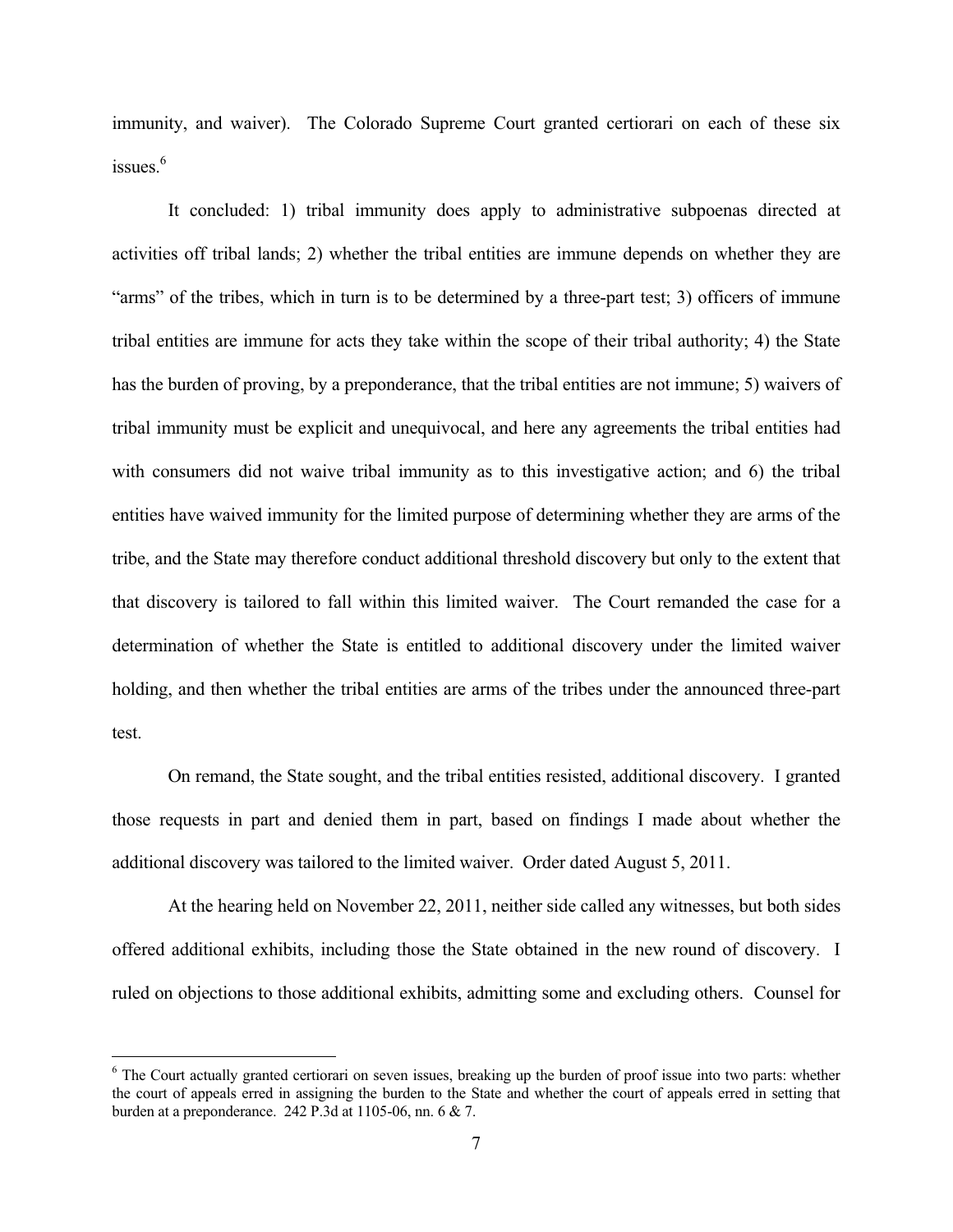the parties then proceeded to make arguments on whether, given all the admitted exhibits, new and old, the State had met its burden of proving that either of the tribal entities was not an "arm" of its respective tribe, under the three-part test. For the reasons set forth below, I agree with the tribal entities that the State has not met its burden of proving that the tribal entities are not arms of their tribes. I also find that the tribal entities have not waived their immunity. I therefore conclude that the tribal entities are immune, and thus quash the administrative subpoenas and discharge the contempt citations.

# II. TRIBAL IMMUNITY GENERALLY

 The Court discussed at length the origins of tribal immunity, and the general contours of its application. I summarize that discussion here only to put my findings and conclusions into context.

 Indian tribes were of course governing themselves in the New World long before the territorial claims of European colonial powers. Their sovereignty was recognized, if inconsistently and seldom with any fidelity, not just by those European powers but also by the nascent United States. Indeed, the United States Constitution expressly recognizes the existence of Indian tribes.<sup>7</sup> The United States Supreme Court held as early as 1831 that congressionally-recognized Indian nations retained their sovereignty even as those nations' ancestral lands became absorbed into the United States. *Cherokee Nation v. Georgia*, 5 Pet. (30 U.S.) 1 (1831).

 Like all sovereignty vis-à-vis the United States, Indian sovereignty depends entirely on whether Congress has recognized a tribe as a sovereign nation, and whether it continues to do so.

 $<sup>7</sup>$  There are three references to Indians in the Constitution. The first is in the apportionment section of Article I, which</sup> provides that "Indians not taxed" are not to be counted for apportionment purposes. U.S. CONST., art. I, § 2, cl. 3. The second reference is in the Commerce Clause, which empowers Congress to "regulate Commerce with foreign Nations, and among the several States, and with the Indian tribes." U.S. CONST., art. I, § 8, cl. 3. The third reference is in the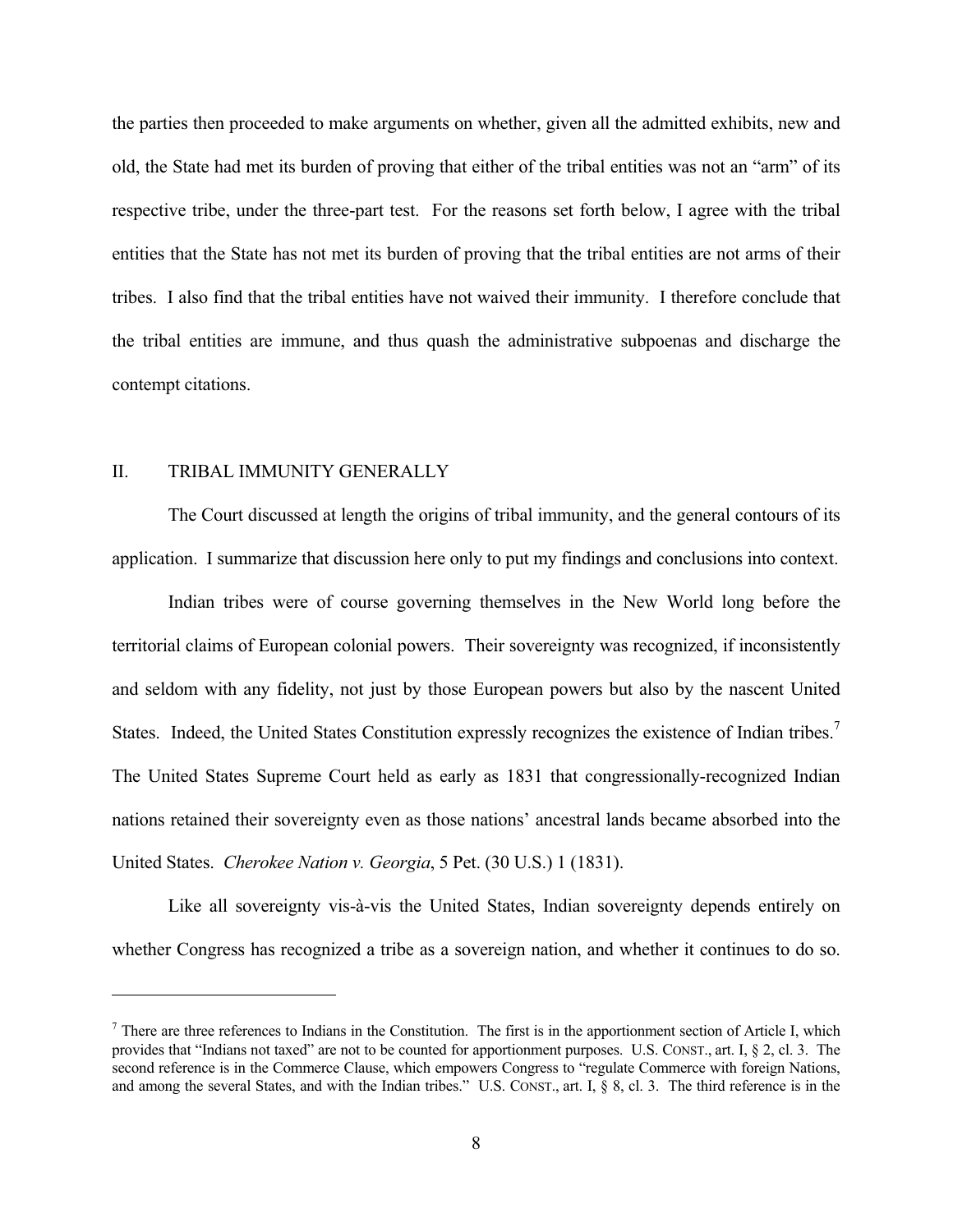Any Indian nation's tribal immunity could be limited or even completely abrogated tomorrow if Congress chose to do so, though such limitations or abrogation must be express and cannot be implied. *Santa Clara Pueblo v. Martinez*, 436 U.S. 49, 58 (1978).

 Like any sovereign, congressionally-recognized Indian nations are immune from suit, meaning that they can be sued in the courts of the United States or in any state courts only if Congress expressly permits such a suit or the Indian nation waives immunity and consents to the suit. *Kiowa Tribe of Okla. v. Manufacturing Techs., Inc.,* 523 U.S. 751, 754 (1998).

 Six corollaries flow from these principles of tribal immunity. First, tribal immunity knows no territorial bounds. That is, in the absence of congressional limitations on tribal immunity, federally-recognized Indian nations are immune from suit period, whether the subject of the suit is activity on or off Indian lands. 242 P.3d at 1107, *citing Kiowa, supra,* 523 U.S. at 745-55.

 Second, enforcement actions, unlike criminal prosecutions, are "suits" to which federallyrecognized Indian nations are immune. Indian nations and their members are subject to nondiscriminatory application of state and federal criminal laws for their conduct off Indian lands, *Mescalero Apache Tribe v. Jones*, 411 U.S. 145, 148-49 (1973), but they cannot be forced in American courts to respond to civil suits, and enforcement actions are civil suits. 242 P.3d at 1108, *citing Oklahoma Tax Comm'n v. Citizen Band Potawatomi Indian Tribe of Oklahoma*, 498 U.S. 505, 510-11 (1991).

 Third, the Colorado Supreme Court recognized, as has the handful of federal courts addressing the matter, that tribal immunity from enforcement actions includes tribal immunity from enforcement of the sort of administrative subpoenas at issue here. 242 P.3d at 1108, *citing United* 

Fourteenth Amendment, but this reference simply revises the apportionment language to take out the three-fifths provision but retain the "Indians not taxed" provision. U.S. CONST., amend. XIV, § 2.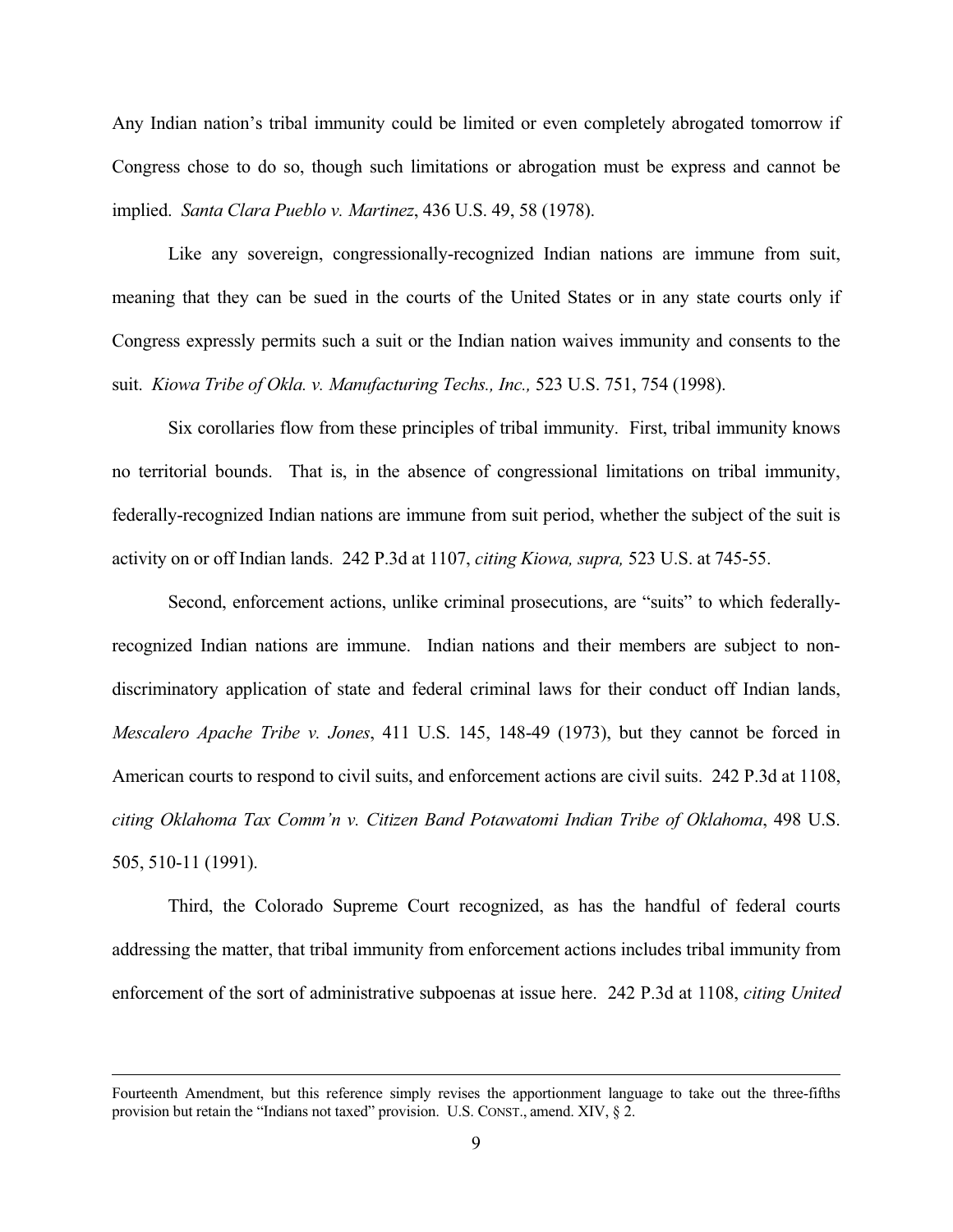*States v. James, 980 F.2d 1314, 1319 (9<sup>th</sup> Cir. 1992), and <i>Catskill Dev., LLC v. Park Place Entm't Corp.*, 206 F.R.D. 78, 86 (S.D.N.Y. 2002).

 Fourth, tribal immunity applies to a tribe's governmental and commercial activities alike. That is, a federally-recognized Indian nation cannot be sued in state or federal courts for any of its activities, whether or not those activities relate to tribal governance or to a commercial enterprise. Not only has every federal court of appeals addressing this issue so concluded, but the United States itself has also conceded that a tribe does not lose its immunity simply by engaging in a business through a corporate entity. On the contrary, there is a rich history of federal Indian law whose central premise is that, until and unless Congress decides otherwise, Indian tribes must be free to engage in economic activities in order to generate revenues to support tribal government and services. 242 P.3d at 1107, *citing* Matthew L.M. Fletcher, *In Pursuit of Tribal Economic Development as a Substitute for Reservation Tax Revenue*, 80 N.D. L. REV. 759 (2004).

 Because of the regulatory confluence between business and law in and among the United States, these critical tribal economic activities must often be conducted through business entities recognized by state law—corporations, limited liability companies, partnerships, etc. Tribes must therefore be permitted to engage in businesses through these kinds of legal entities without risking their immunity. This is why this threshold question—whether tribes necessarily lose their immunity when they act through business entities—has been so resoundly answered in the negative.

 Instead of depending on the nature of the business a tribe is conducting through a business entity, the question of whether tribal immunity is to be extended to the entity depends on whether, in the language of the federal courts, the entity is an "arm of the tribe." 242 P.3d at 1109, *citing Memphis Biofules, LLC v. Chickasaw Nation Indus., Inc.*, 585 F.3d 917, 920-21 (6<sup>th</sup> Cir. 2009);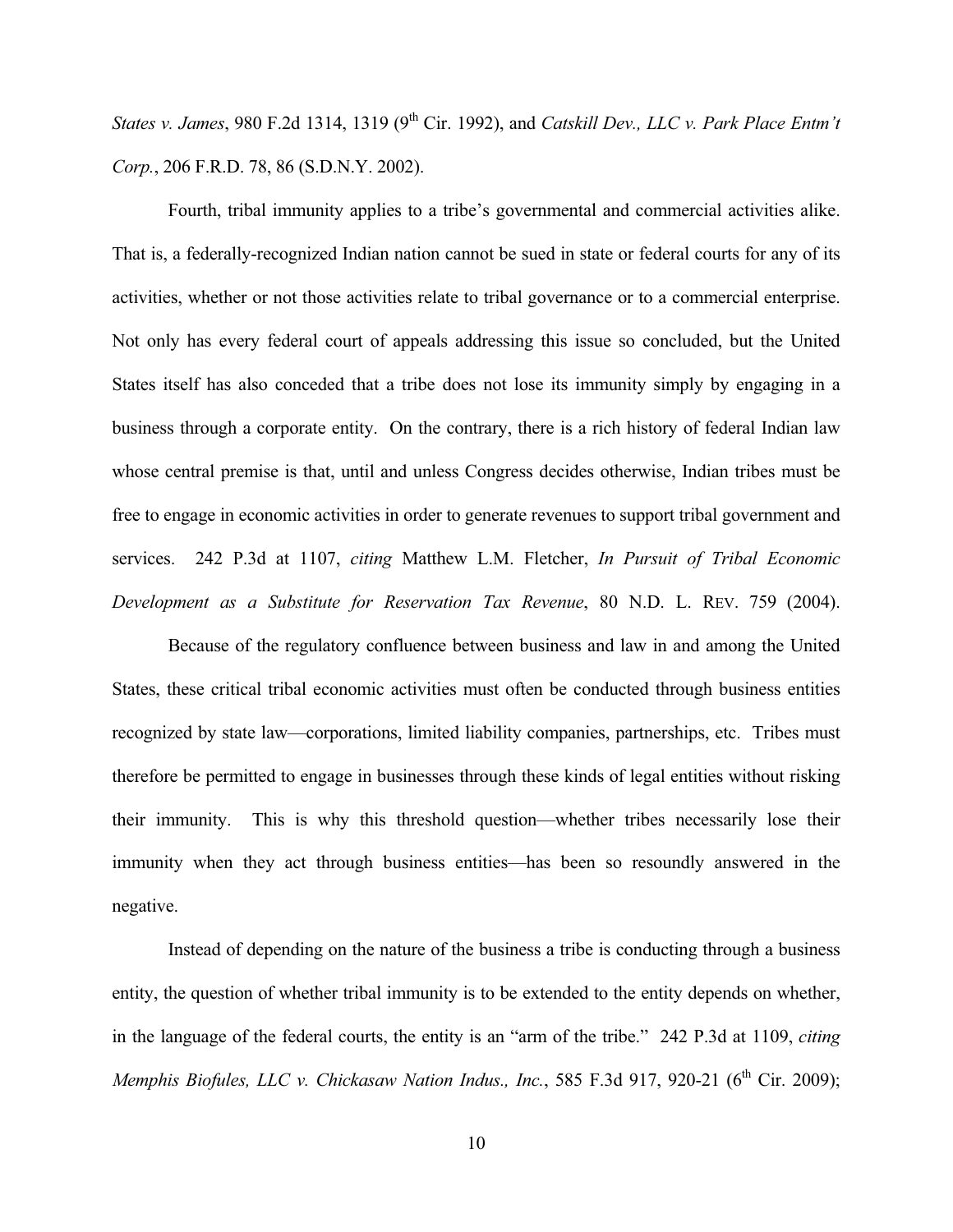*Native Am. Distr. v. Seneca-Cayuga Tobacco Co.*, 546 F.3d 1288, 1292 (10<sup>th</sup> Cir. 2008); *Allen v. Gold Country Casino*, 464 F.3d 1044, 1046 (9<sup>th</sup> Cir. 2006); *Hagen v. Sisseton-Wahpeton Cmty. Coll.*, 205 F.3d 1040, 1043 (8<sup>th</sup> Cir. 2000); *Ninigret Dev. Corp. v. Narragansett Indian Wetuomuck Hous. Auth.*, 207 F.3d 21, 29 (1<sup>st</sup> Cir. 2000).

 Fifth, a tribal entity engaged in business does not lose its immunity simply by contracting with non-Indian operators of the business. *Native Am. Dist. v. Seneca-Cayuga Tobacco Co*., 546 F.3d 1288, 1296 (10<sup>th</sup> Cir. 2008) (tribal tobacco company immune despite fact that non-Indians operated company through a management agreement). Here again, the idea is that Indian nations must be encouraged to generate revenues to fund their governments and activities, and must therefore be free to enter into commercial areas where they have no expertise, but can acquire the necessary expertise through non-Indian operators. *See also Cabazon Band of Mission Indians v. Riverside Cnty.*, 783 F.2d 900, 901 (9th Cir. 1986), *aff'd sub. nom.*, *California v. Cabazon Band of Mission Indians*, 480 U.S. 202 (1987) (noting with approval that the tribal business was "operated by non-Indian professional operators, who receive a percentage of the profits").

 Finally, although a tribe may waive its immunity, in whole or in part, such waiver, just like any congressional limitation or abrogation, must be "explicit and unequivocal." 242 P.3d at 1114, *quoting Santa Clara Pueblo v. Martinez, supra,* 436 U.S. at 58.

### III. THE ARM-OF-THE-TRIBE TEST

 The Court rejected the court of appeals' stricter 11-part test for whether a tribal entity is an arm of the tribe, and instead adopted a more lenient three-part test. The three parts are:

1) whether the tribes created the entities pursuant to tribal law; (2) whether the tribes own and operate the entities; and (3) whether the entities' immunity protects the tribes' sovereignty.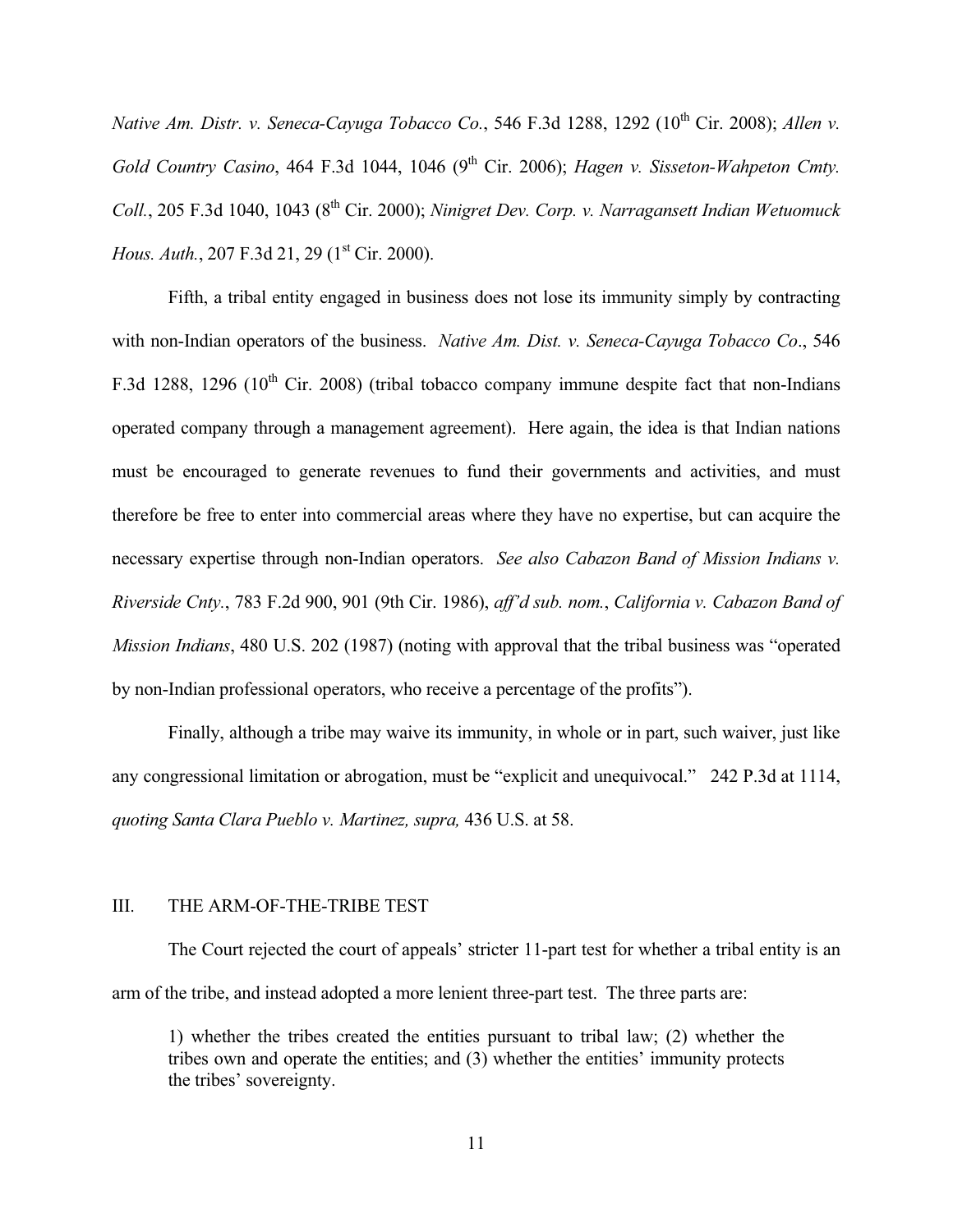242 P.3d at 1111. The Court further instructed that application of these three factors must be "tailored to the nature of the relationship between the tribal entities and the tribes." *Id*. Before I address each of these factors let me make two observations about both the temporal and substantive nature of this test.

 First, as the State conceded at the hearing, the tribal immunity issue in this particular case is trapped in the present, meaning that the question is whether I can at this moment hold these tribal entities in contempt for failing to produce the subpoenaed documents. This is because tribal immunity is in the nature of subject matter jurisdiction, 242 P.3d at 1102, and a court must always be concerned about its subject matter jurisdiction. *J.P. Meyer Trucking & Const., Inc. v. Colorado Sch. Dist. Self Ins. Pool*, 18 P.3d 198, 201 (Colo. 2001). I cannot enforce these subpoenas via contempt citations or otherwise if the tribal entities are immune, quite apart from whether they were or were not immune when the subpoenas, enforcement orders or contempt citations were first issued and served. This is why the last two arm-of-the-tribe factors are phrased in the present test.<sup>8</sup> What matters is whether the tribes *now* own and operate the entities, not whether they owned and operated them at any other time. Likewise, what matters is whether a grant of immunity to the tribal entities will *now* protect the tribes' immunity, not whether it would have protected that immunity at some earlier time. What has happened in the past can of course be probative of the current state of affairs, but it is the current state of affairs that matters, at least as to the last two arm-of-the-tribe factors.

 Second, and somewhat relatedly, the Court's emphasis on the relationship between the tribes and the entities is critical. This is, after all, a test of whether the entity is an arm of the tribe, and the Court reminds us that that inquiry must therefore focus on the relationship between the

 $8$  The first factor is by its very nature historical—were the subject entities created by the tribes pursuant to tribal law?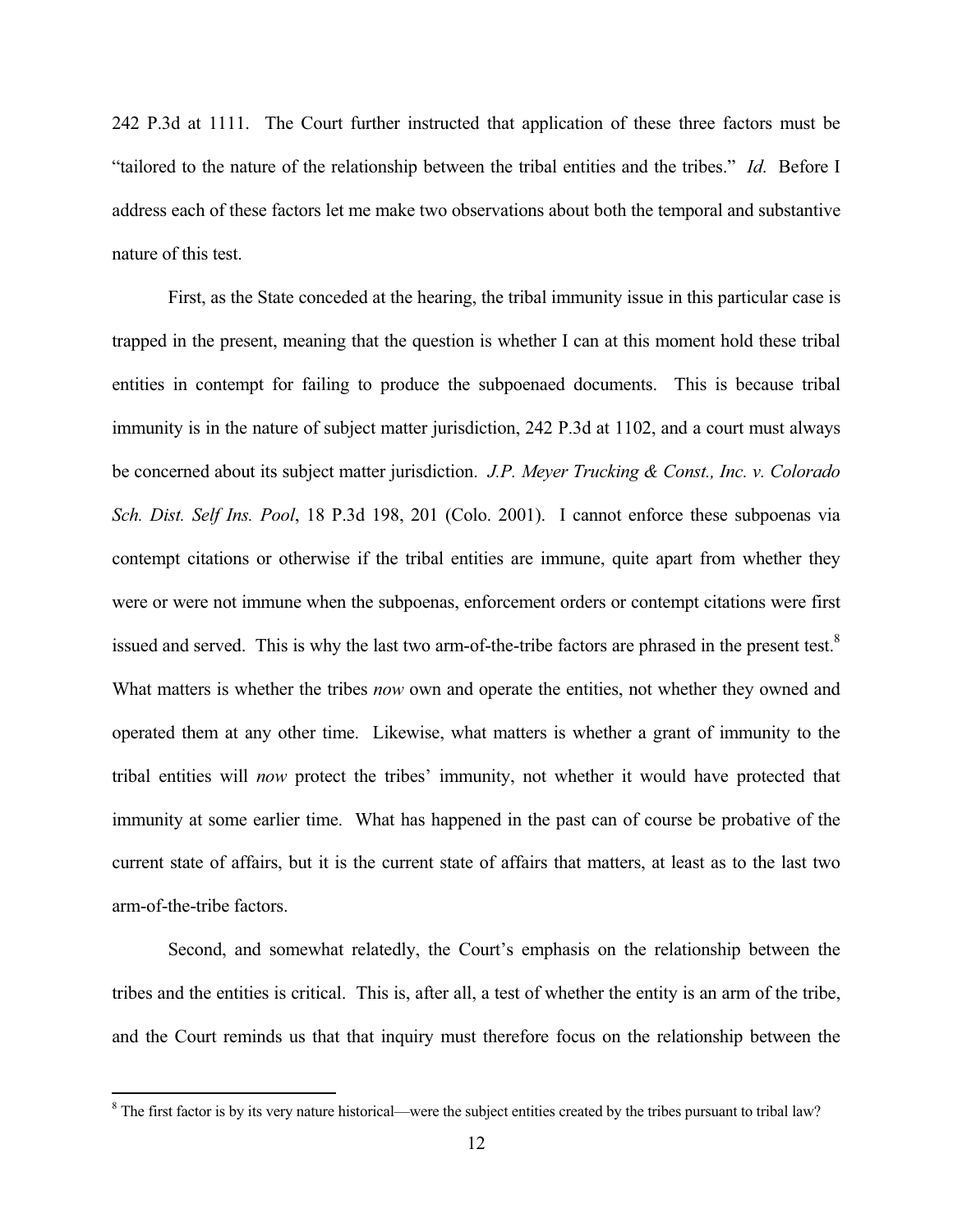entity and the tribe. That is to say, the particular businesses in which the entities happen to be engaged is wholly irrelevant. 242 P.3d at 1111, citing *Kiowa Tribe of Okla. v. Manufacturing Techs., Inc., supra,* 523 U.S. at 756.

Let me now address the three arm-of-the-tribe factors.

### A. Factor 1: The Tribes Created the Entities Pursuant to Tribal Law

 The State expressly conceded, both in its briefs and at the hearing, that both tribal entities were in fact formed by their respective tribes and that such formation was accomplished pursuant to tribal law.

 The Miami Tribe of Oklahoma became a federally-recognized Indian nation with the passage of the Oklahoma Indian Welfare Act of 1936, codified at 25 U.S.C. § 501 (2006). The Miami people's ancestral home was spread across Ohio, Indiana, Illinois, lower Michigan and lower Wisconsin. They ceded much of this territory to the United States in a 1795 treaty. They were forcibly removed from their remaining homelands in 1846, and relocated first to present-day Kansas then to present-day Oklahoma. 242 P.3d at 1103.

 The constitution of the Miami Tribe of Oklahoma creates a Business Committee, which is expressly authorized to enact resolutions and ordinances "to transact business and otherwise speak or act on behalf of the tribe in all matters on which the Tribe is empowered to act . . . ." MIAMI CONST., art. VI § 1, Exhibit A. Pursuant to that constitutional authority, on April 15, 2002, the Business Committee adopted a resolution and ordinance creating a tribal corporation called Miami Tribe Business Enterprises ("MTBE"). Exhibits M and N. These organic documents in turn authorized MTBE to engage in, among other things, "[p]roviding sources of revenue, through direct tribal business activities . . . ." Miami Tribe of Oklahoma Business Enterprises Act § 102(a).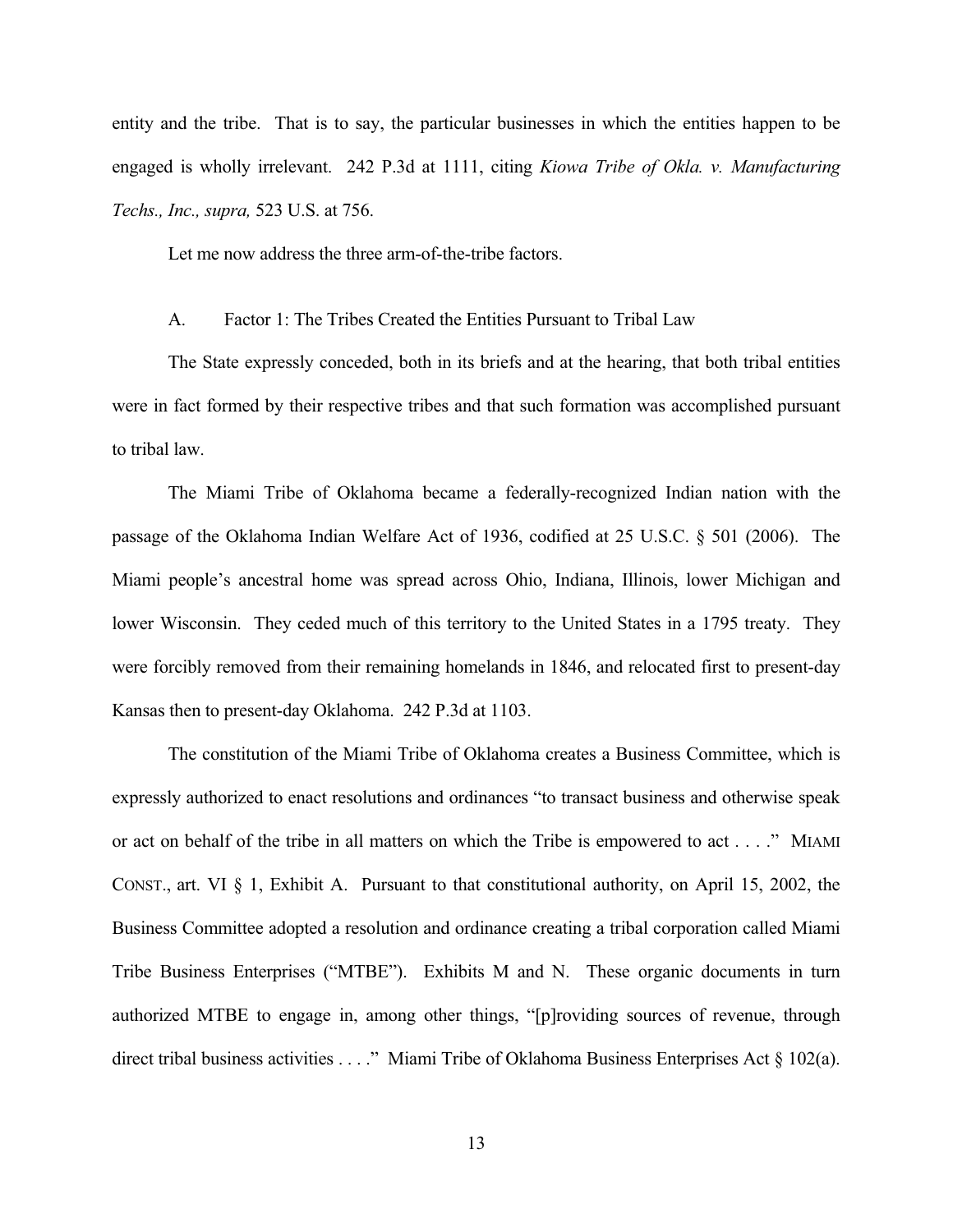Exhibit N, at ff. 03821. The Business Committee changed MTBE's name to MNE by a resolution adopted on May 10, 2005. Exhibit D.

 The Santee Sioux Nation became a federally-recognized tribe by way of the Indian Reorganization Act of 1934, codified at 25 U.S.C. §§ 461-79 (2006). The Santee Sioux's ancestral home was in present-day Minnesota. They were forcibly relocated first to present-day South Dakota and then to present-day northeastern Nebraska. 242 P.3d at 1104. The Santee Sioux, also known as the Eastern or Dakota Sioux, are one of three main subdivisions among the Sioux, the other two being the Yankton (or Middle or Nakota) Sioux and the Teton (or Western or Lakota) Sioux. WILLIAM K. POWERS, OGLALA RELIGION 11 (Univ. of Nebraska Press, 1977).

 The constitution of the Santee Sioux Nation specifically authorizes the tribe to charter subordinate organizations for economic purposes. SANTEE SIOUX CONST., art. IV  $\S$  1(k), Exhibit B. The Santee Sioux Nation chartered SFS by way of tribal Resolution No. 2005-27, adopted March 2, 2005. Exhibit C.

 I find and conclude based on this uncontradicted evidence that the two tribal entities at issue in this case—MNE and SFS—were indeed duly created by their respective tribes pursuant to tribal law.

B. Factor 2: MNE and SFS are Owned and Operated by their Tribes

 Here again, the evidence is undisputed. The State concedes that MNE is a wholly-owned tribal entity of the Miami Tribe of Oklahoma, and that SFS is a wholly-owned tribal entity of the Santee Sioux Nation. The evidence is equally undisputed that the tribes operate the entities.

 MNE's board of directors is appointed by the Chief of the Miami Tribe, with the advice and consent of the Business Committee. Resolution No. 05-14, Exhibit D; Amended Miami Nations Enterprise Act § 202(a), Exhibit N. Two of the three directors must be members of the tribe. *Id*.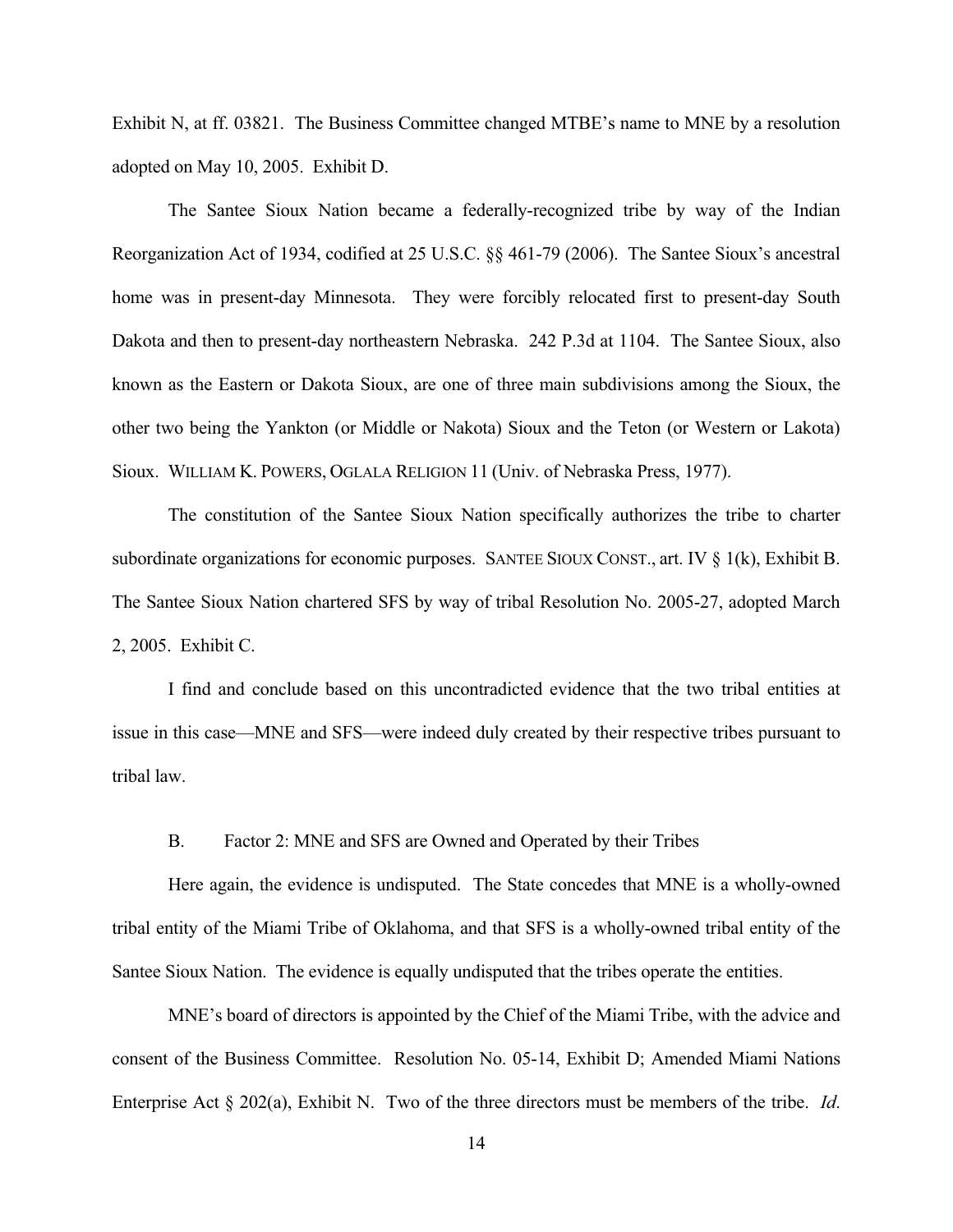The Business Committee hired MTBE's initial chief operating officer, Don Brady, and Mr. Brady has remained as the CEO of MNE. Mr. Brady's office is located in MNE's headquarters, which in turn is located on tribal lands. Second Supplemental Affidavit of Don Brady ¶¶ 1-5, Exhibit I. MNE currently has numerous other employees, all of whom also work at the MNE headquarters on tribal lands. *Id*. at ¶ 5. Like any CEO, Mr. Brady is in charge of MNE's day-to-day operations, but is answerable to, and is directed in policy matters by, the MNE board of directors, which in turn reports to the tribal council. *Id*. at 7. Similarly, SFS is governed and regulated entirely by a director appointed by the Santee Sioux Nation. Exhibit W.

 The State argues that none of the tribal entities' organic resolutions and ordinances expressly authorizes them to engage in payday lending. That contention is not only irrelevant—the tribes have, as set forth above, broadly authorized their entities to engage in any business activities—but it is also plainly incorrect. The Miami Tribe specifically enacted an ordinance to permit MNE to engage in the payday loan business. Resolution No. 04-62, Exhibit O. That ordinance specifically authorized the tribe to issue payday loan licenses to MNE, and the tribe in fact issued those licenses. Exhibit Q. One of those licenses was to operate a payday loan business known as Cash Advance. *Id*. The ordinance also imposed substantive and regulatory requirements on MNE's payday loan business, and charged the tribe's Business Committee with insuring MNE's compliance with those requirements. Likewise, the Santee Sioux Nation expressly permitted SFS to obtain a tribal license to engage in payday lending, Exhibit W, and issued several different such licenses to SFS, one of which was under the name Preferred Cash Loans. Exhibit U.

 There is also convincing evidence in this record that the tribal entities actively engaged in these payday loan businesses, by applying their tribes' articulated lending criteria to requested loans, and in fact by actually approving each payday loan. Second Supplemental Brady Affidavit ¶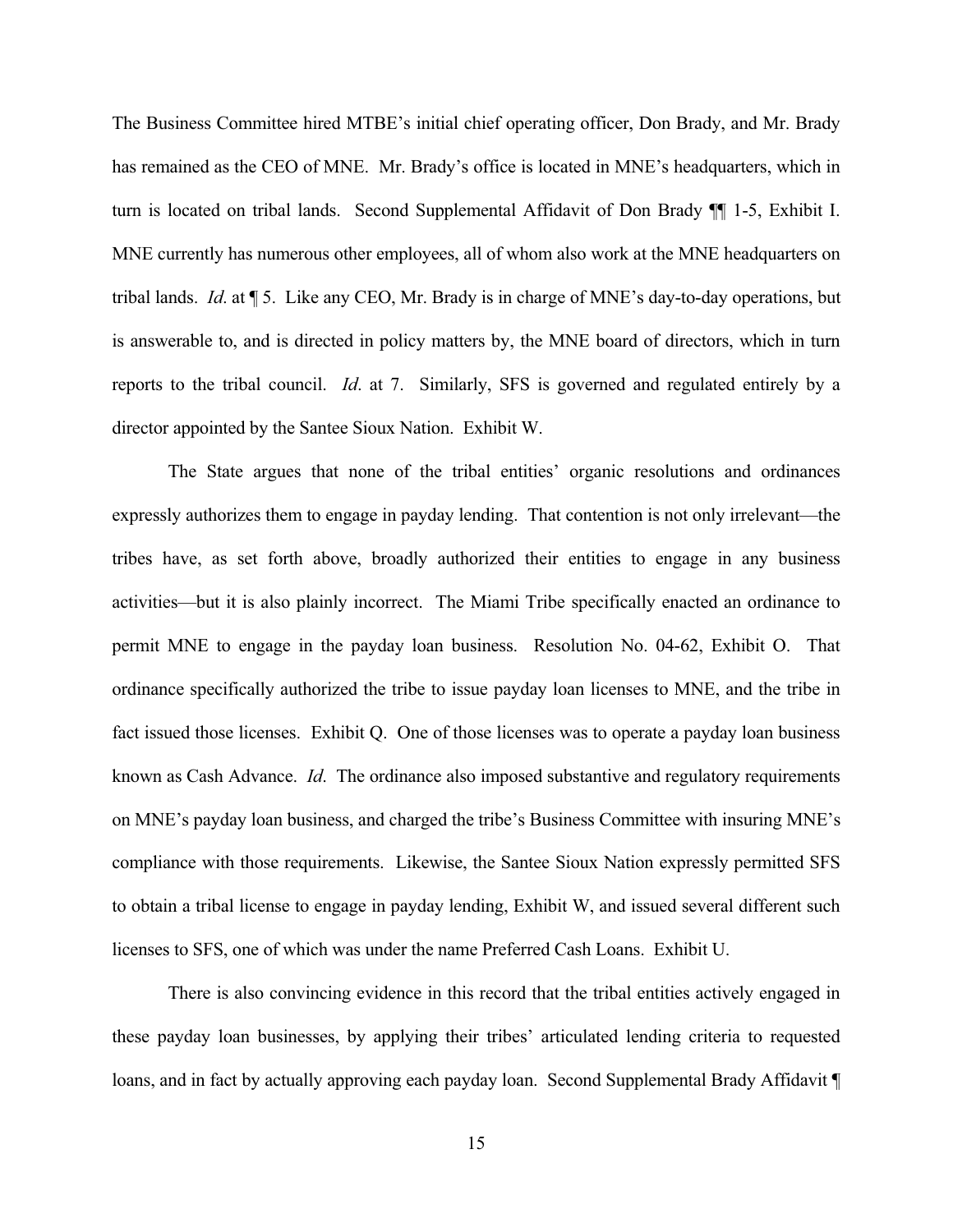14; Exhibit I. The State argues that tribal officials could not possibly have approved all the loans that were approved by these tribal entities, but I do not find that impossibility argument persuasive. If, as is the State's theory, it was actually the prior non-Indian operators who continued to approve these loans, then somehow they were able to approve them despite their volume. If they could approve them then Indian officials could also have approved them. I see no reason to disbelieve the sworn testimony of tribal officials, particularly when the State has not produced any direct evidence disputing that testimony. Finally, it is worth reiterating that the cases make it clear that tribes do not lose their immunity just by contracting for the special expertise of non-Indian operators; indeed, they are encouraged to do so. *Cabazon Band of Mission Indians v. Riverside Cty.*, *supra,* 783 F.2d at 901; *Native Am. Dist. v. Seneca-Cayuga Tobacco Co*., *supra,* 546 F.3d at 1294. Thus, even if every pertinent payday loan was approved by the non-Indian operators with no control or even input from the tribes, that would not be dispositive of Factor 2.

 It is clear to me from my review of the evidence, and I find, that the Miami Tribe of Oklahoma owns and operates MNE and that the Santee Sioux Nation owns and operates SFS. Stated another way, given the burden of proof, I find that that the State has failed to prove that the tribes do not own and operate these tribal entities.

# C. Factor 3: Giving MNE and SFS Immunity Will Protect their Tribes' Immunity

 The State has not disproved this third factor. In its briefs, the State relies on the proposition, announced in *Allen v. Gold Country Casino*, *supra,* 464 F.3d at 1046-47 and other cases, that the function of this third factor is to protect the treasury of the tribe. It then argues, without citation, that because the former non-Indian operators of the payday loan businesses have fully indemnified the tribal entities, forcing the tribal entities to incur fees and expenses responding to these administrative subpoenas will not endanger the treasury of the tribes. This proposition is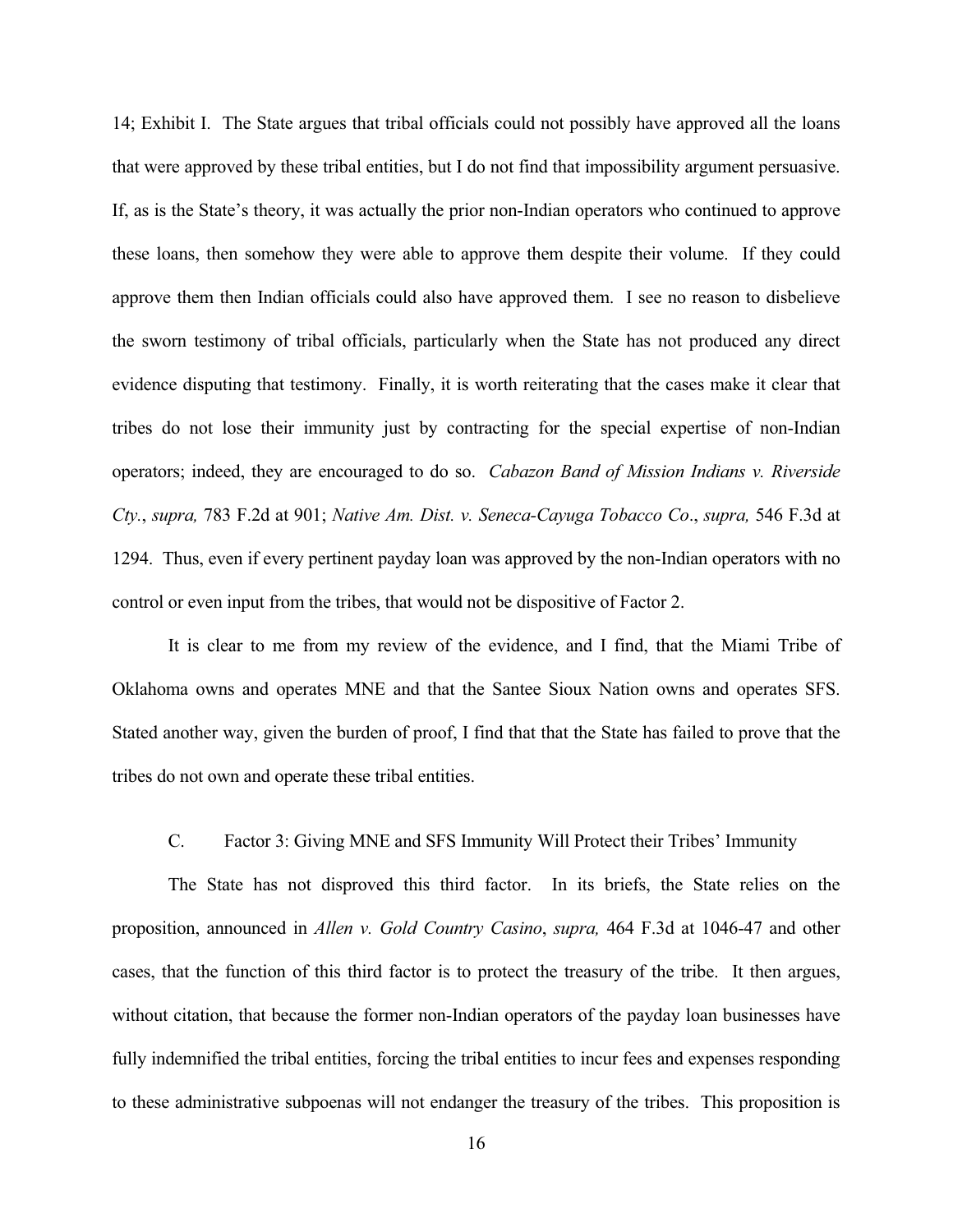not only not recognized in any reported case I know, it is patently incorrect. Every hour spent by tribal officials producing entity or tribal documents is an hour they cannot spend engaged in tribal business. It is in fact in recognition of this reality that the courts deciding this question, including the Colorado Supreme Court in this very case, have concluded that tribal immunity protects tribes from administrative subpoenas. 242 P.3d at 1108. Whether the tribes could ever recoup these costs from the former non-Indian operators is sheer speculation, for which the State has provided no credible evidence.

 Moreover, such a rule would have the perverse effect of discouraging Indian business from insisting that their non-Indian operators indemnify them. Yet federal law is designed to encourage Indians to use the expertise of non-Indian operators, and all reasonable business owners, Indian and non-Indian alike, would insist on indemnification in such circumstances.

 There is a plethora of evidence that makes it clear to me that extending the tribes' immunity to MNE and SFS will benefit the tribes, for no other reason than that the tribes have been economically benefitted by the payday loan activities of MNE and SFS. All profits these tribal entities have generated through their payday loan businesses have been used to benefit their respective tribes. Second Supplemental Brady Affidavit ¶ 17, Exhibit I; Second Supplemental Affidavit of Robert Campbell ¶ 12, Exhibit H. In the case of the Miami Tribe, these revenues have been used, among other things, to build a new headquarters for MNE, to enable MNE to employ tribal members, and to fund various tribal programs, including scholarship program for secondary education. Exhibit I ¶ 17. MNE also distributes some of its profits to the tribe's general fund. *Id*. In the case of the Santee Sioux, payday loan profits have been used, among other things, to buy additional tribal lands, fund head start programs, and create daycare and educational incentive programs. Exhibit H, ¶ 12. Robert Campbell, a member of the Santee Sioux Nation and a member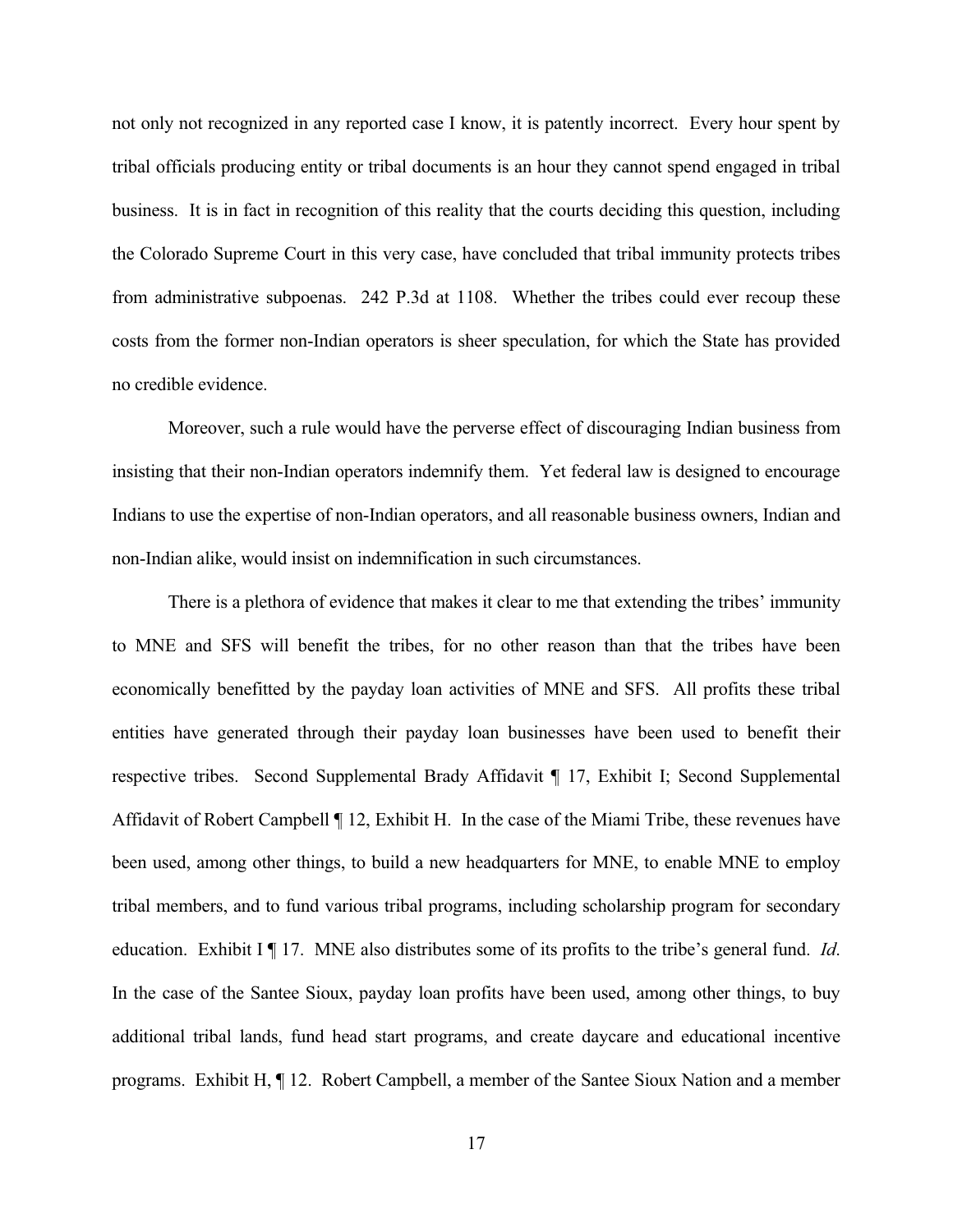of its tribal council for the last seven years, testified that loss of SFS's payday loan revenues "would be devastating to the Santee Sioux Nation's economy, not to mention the loss of jobs for those employed by SFS." *Id*.

 I recognize that the tribal immunity issue before me is a narrow one, limited to the question of whether these tribal entities are immune from the subject administrative subpoenas and their enforcement and contempt consequences. By considering the broader economic relationship between the tribal entities and their tribes in the payday loan context I do not mean to be straying from the narrow immunity issue that confronts me. But neither do I think that I can ignore those economic relationships when I am considering this broadest of the three arm-of-the-tribe factors.

 Based on my review of all the evidence, it is clear to me, and I find, that providing MNE and SFS with tribal immunity will protect their respective tribes' immunity.

# IV. THE STATE'S "SHAM" ARGUMENT

 The State went to great lengths, in all of its briefs and at the hearing, to argue that I should deny immunity to the tribal entities because they are shams. The State claims that these two payday loan businesses are really being operated, as they have always been operated, by a Mr. Scott Tucker and his associates. And indeed, as early as 1998, Tucker and another non-Indian man named Charles Hallinan formed a Nevada corporation called National Money Services and began making payday loans. In February 2001, Tucker and James Fontano acquired several Nevada shell corporations, among them CBSC and Executive, whom we saw earlier had Carson City addresses identical to the addresses listed on the Cash Advance and Preferred Cash Loan websites, and in fact whom the State decided to include as named contemnors on the contempt citations.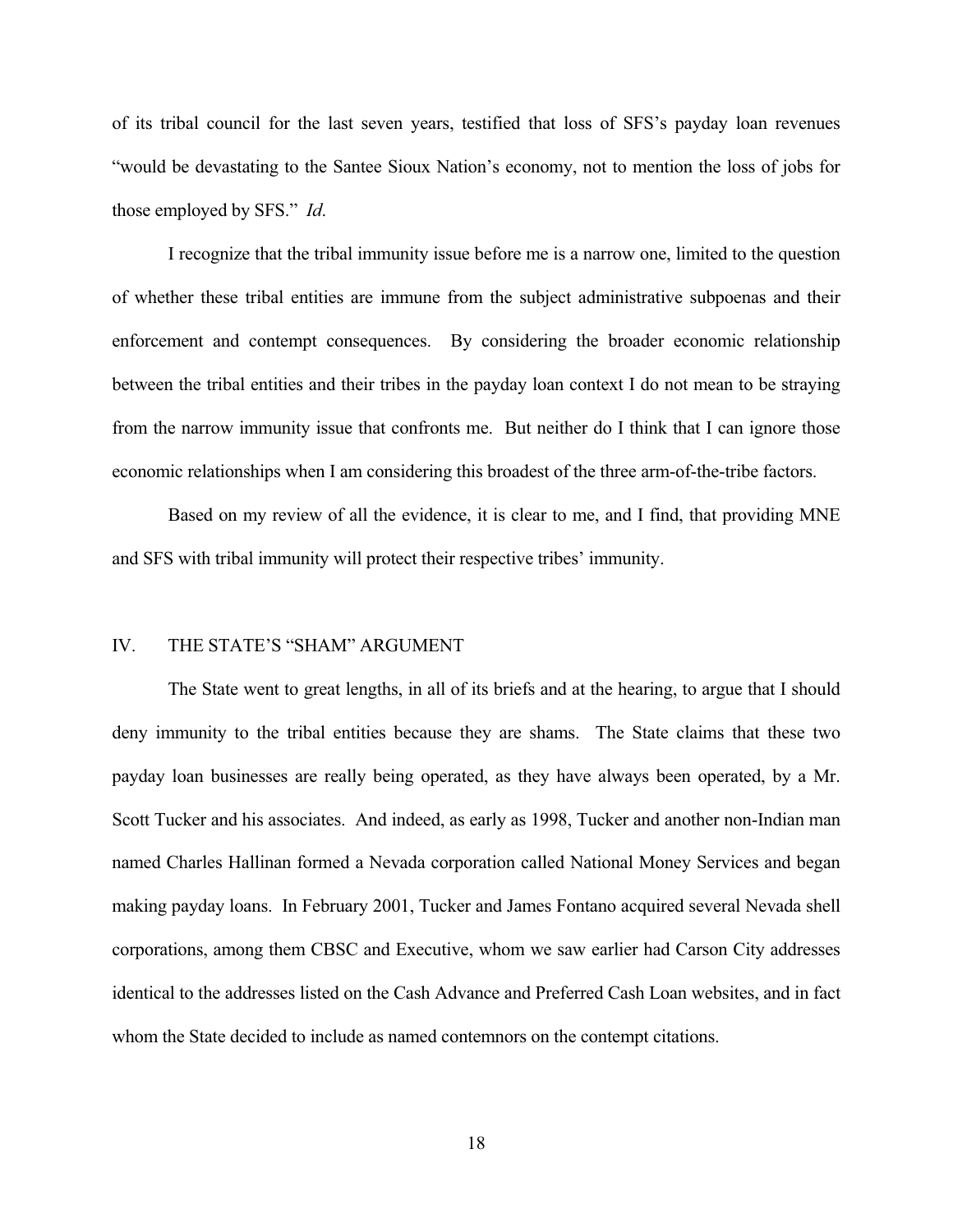The State has also shown that Tucker was conducting other payday loan businesses in other states, using various corporations doing business under various names, including "Cash Advance" and "Preferred Cash Loans. In early 2003, the Kansas bank commissioner brought an enforcement action against "Cash Advance" for engaging in illegal payday lending in the state of Kansas. In September 2003, the New York Attorney General brought an enforcement action against Hallinan for engaging in illegal payday lending in New York.

 In October 2003, just one month after New York commenced its action against Hallinan, and some 10 months after the Kansas enforcement action began, Tucker first approached the Miami Tribe to discuss a proposal involving the payday loan business. He made that approach to MTBE, the predecessor of MNE. MTBE's board eventually agreed to the proposal, Merits Exhibit 6, and on November 14, 2003, MTBE and Tucker (through one of his entities) entered into a Service Agreement, a copy of which was admitted as Merits Exhibit 10.<sup>9</sup>

 Under the Service Agreement, whose term was five years, MTBE agreed to retain Tucker's entity, which in turn agreed to provide MTBE with \$5 million in working capital, staff, equipment, and advertising services so that MTBE could operate an online payday loan business. MTBE agreed, at its option, to furnish an office on tribal lands staffed by at least one employee to administer the loan program. MTBE agreed to pay Tucker's entity a monthly fee of 1% of the gross revenues, with a minimum payment of \$20,000 per month.

 In April 2005, almost a year and a half after executing the Service Agreement and also long after the payday loan activities that triggered the first Colorado consumer complaint, the Miami

<sup>&</sup>lt;sup>9</sup> The State's Exhibits are divided into "Request Exhibits," which consist of the material the tribal entities voluntarily provided in response to the administrative subpoenas and to the State's supplemental requests, and "Merits Exhibits," which were attached to the State's briefs in response to the motions to dismiss.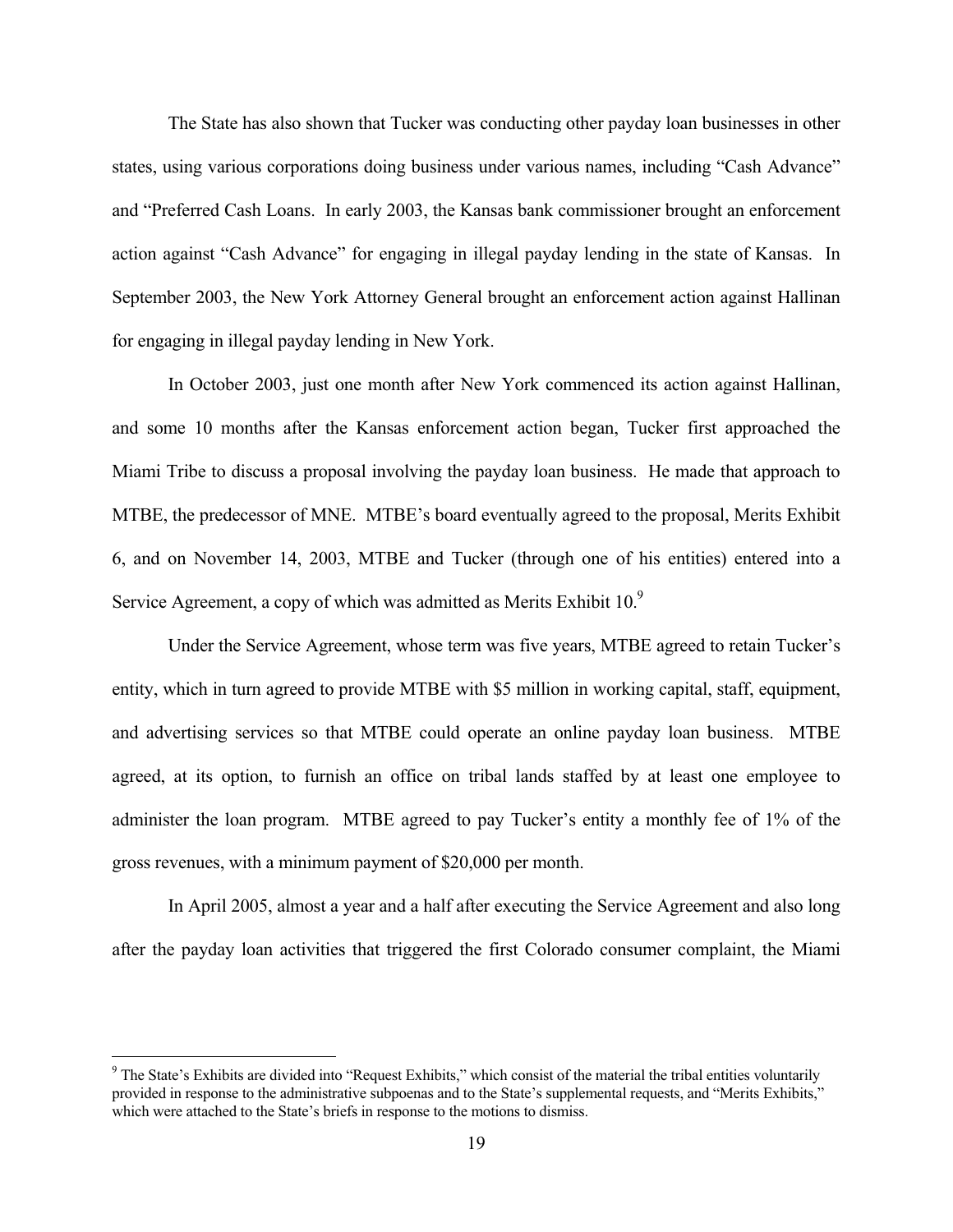Tribe adopted its first resolution authorizing its Business Committee to issue licenses and regulations governing its payday lending business. Request Exhibits 6 and 7.

 Tucker did not approach the Santee Sioux Nation until early 2005, long after his own companies were already engaged in payday loan businesses using the name Preferred Cash Advance, and of course long after the Kansas and New York investigations began. Merits Exhibit 19. SFS and a Tucker entity entered into a Service Agreement on February 28, 2005. Merits Exhibit 21. That Service Agreement was virtually identical to the Service Agreement Tucker entered into with the Miami Tribe—a five year term, a capital commitment (\$3 million for SFS, compared to the \$5 million for MNE), and a monthly of fee 1% of gross with a monthly \$20,000 minimum).

 From all of this evidence, it is clear to me that the State is correct that these two payday loan businesses existed before the tribal entities took them over, that Tucker and his associates owned and operated those businesses, that they did business as "Cash Advance" and "Preferred Cash Loans," among many other names, and that Tucker likely recruited the tribal entities in the mistaken belief that he could shield the businesses with tribal immunity. But it does not follow from these facts and conclusions that by participating in this scheme the tribal entities have lost their immunity.

 In the first place, the State has not proved these businesses are in fact shams in the sense it claims. It has proved Tucker operated them before the tribes got involved, and that he entered into the MNE Service Agreement shortly after he got into trouble with Kansas and New York regulators. But that does not mean the Service Agreements are illusory. The State has the burden of proving that, despite the Service Agreements, Tucker and his associates retained actual ownership and control of the payday loan businesses, and the State has simply failed to meet this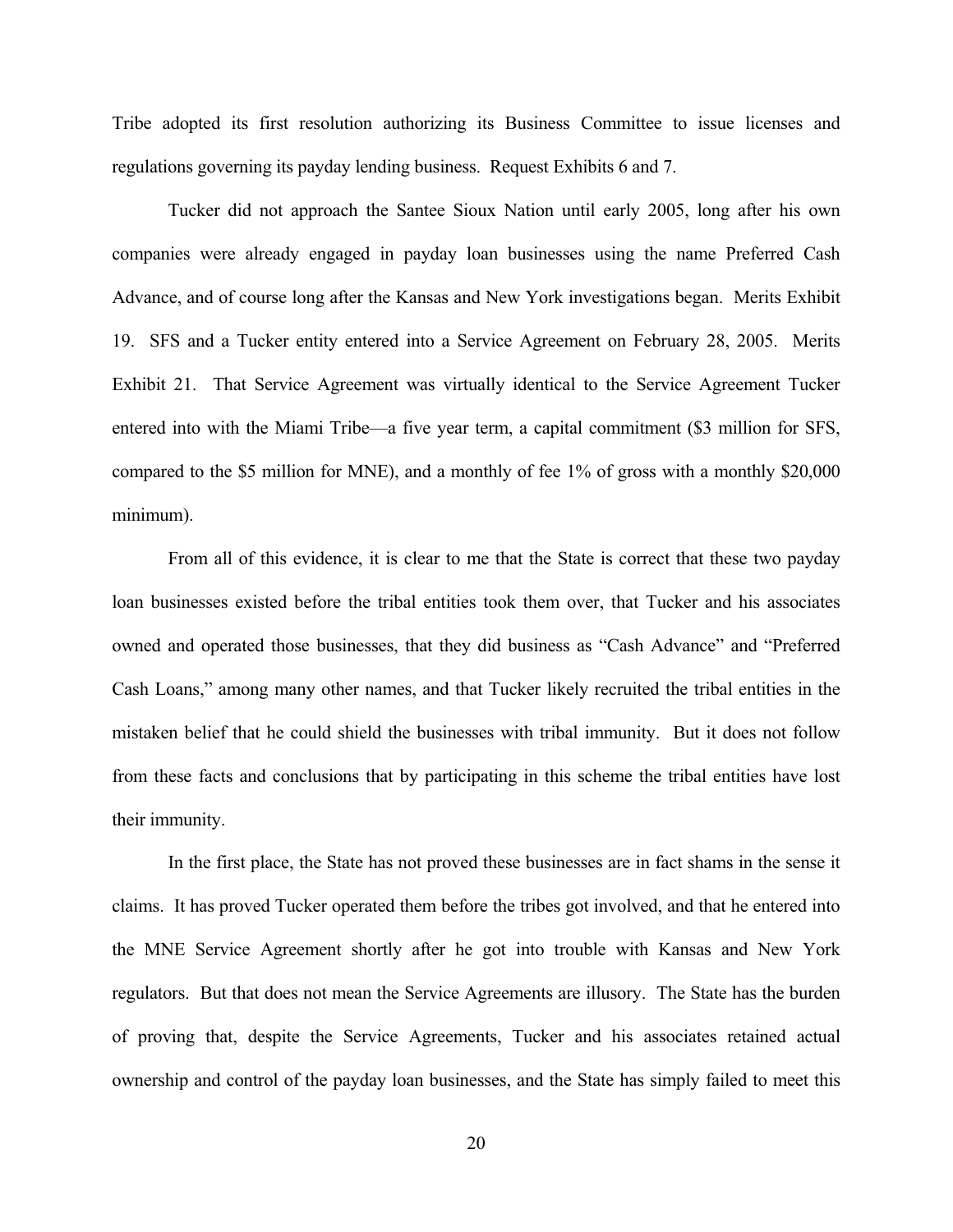burden. There is no evidence suggesting the parties did not in fact comply with the Service Agreements, and those agreements on their face fundamentally changed the financial relationship between Tucker and these businesses. Tucker and his associates were no longer owners, but instead performed services for the tribal owners, and took a 1% or \$20,000 per month fee instead of the profits. There any evidence that this financial arrangement was itself illusory, for example, because the \$20,000 minimum fee might have been all or most of the revenue. On the contrary, we know that as of late 2007 and early 2008, these businesses were generating in the neighborhood of \$180,000 per month in revenues, and there is no evidence to suggest that Tucker was not taking just his \$20,000, leaving an average of \$160,000 per month for the tribes. Minutes of MNE Board of Directors Quarterly Meeting of February 28, 2008, Exhibit R, at ff. 004050.

 More importantly, even if the relationships between Tucker and the tribal entities were shams from 2005 through 2007, it seems clear they are not shams now, and as discussed in Part II above, the question of tribal immunity is always a question about the present. MNE and SFS terminated their Service Agreements with Tucker's entities in September 2008, and replaced Tucker's entities with operating corporations that are themselves wholly-owned tribal entities. Exhibits H and I. That is, these businesses have evolved in precisely the manner that Congress has intended for Indian businesses to evolve. In the beginning, they were dependent on Tucker and his associates for their capital and expertise, paying a steep price for that capital and expertise; but over time the tribes were able to take over operations completely.

 Finally, even if Tucker still functionally owns and operates these two payday loan businesses—something, to repeat, the State has not proved—I am not at all certain the tribal entities would thereby lose their immunity. The State's syllogism—the real lenders are Tucker and his associates, and therefore protecting them does not protect the tribes—would make perfect sense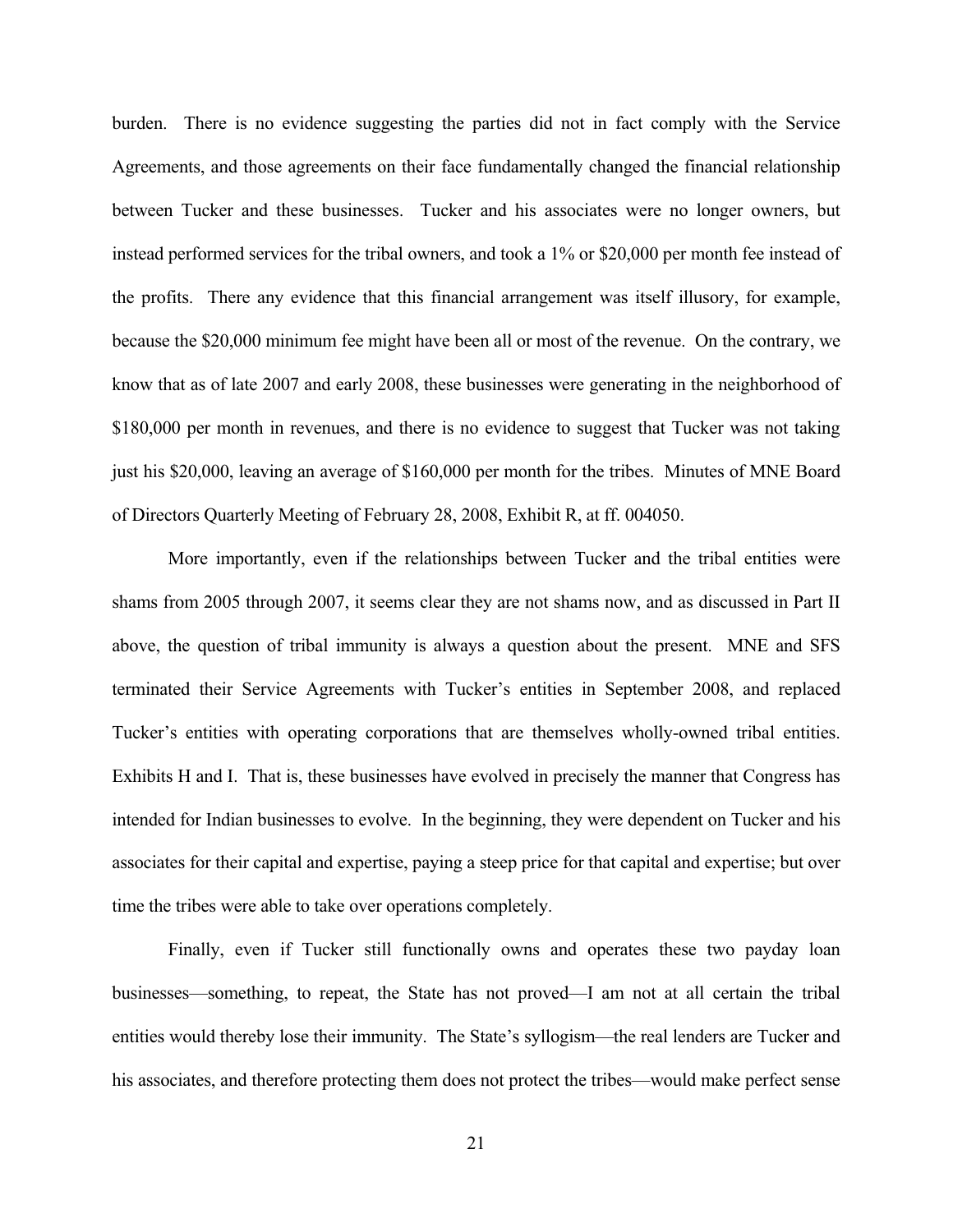except that the State eventually directed these subpoenas to these two tribal entities, wants documents from these two tribal entities and seeks contempt citations against these two tribal entities through their tribal officers. What the State has fundamentally misunderstood in this case is that tribal entities are immune, not their particular businesses, and therefore that tribal immunity does not depend in any way on the type of business a tribal entity engages in, with whom, or for what ulterior purpose.

 That mistake seems to have had its origins in the very inception of this case, when the State elected to subpoena phrases—"Cash Advance" and "Preferred Cash Loans"—instead of legal entities. The State wrongly believes that if it shows that these two phrases are businesses that are really being operated by Tucker rather than by the tribal entities, then the tribal entities are somehow not immune. But it has long been the law, as the state Supreme Court emphasized in this very case, that immunity depends on the relationship between the tribal entities and their tribes, not on the activities the tribal entities undertake. 242 P.3d at 1111, citing *Kiowa Tribe of Okla. v. Manufacturing Techs., Inc., supra,* 523 U.S. at 756. Had MNE or SFS been tribal shams—that is, had the State proved they are not really tribal entities because they were not created by tribal law and/or are not owned and being operated by the tribes—that would be quite a different matter. But once they are arms of the tribes, they are clothed with the tribes' immunity regardless of the particular businesses they operate or the manner of that operation.

 Of course, this broad immunity is not unlimited. It does not cover any other legal persons other than the two tribal entities and their officers while acting within the scope of tribal business. If Tucker's grand scheme was to insulate himself from state scrutiny by associating with these tribes, it was not a very good scheme because he and all his non-tribal officer associates remain subject to investigation. The State can subpoena Messrs. Tucker, Fontano, Hallinan and any other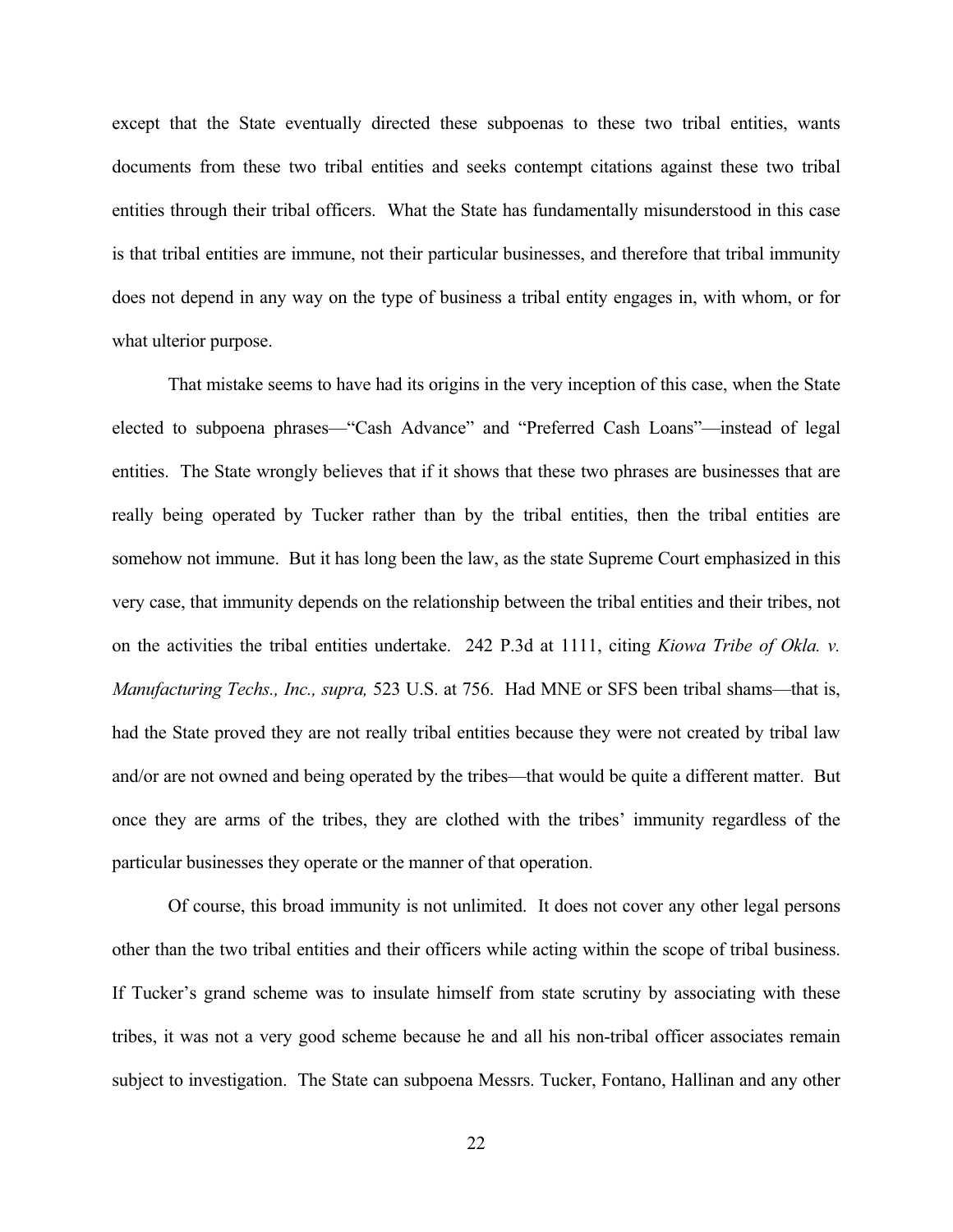non-tribal officer or non-tribal entity to its heart's content, and thus can freely investigate whether Tucker and his associates were and still are the true lenders in this case. But it cannot subpoena these two tribal entities just because it claims the payday loan businesses are really being operated by Tucker, any more than it could subpoena France if it thought Tucker was the real owner and operator of Air France.

 Each of the three arm-of-the-tribe factors focuses on the relationship between the tribe and the tribal entity, and none of them, and none of the reported cases I have been able to find addressing them, suggests that immunity is lost if the sole motive of a non-Indian operator is to try to take advantage of a tribe's immunity. On the contrary, the broader purpose of that immunity is to make tribes attractive targets for economic development.

 Cries that such an interpretation makes tribes the targets of unscrupulous non-Indians whose only purpose is to rent immunity has three answers. First, and most significantly, my job is to apply the law, not to write it. If Congress does not want Indian nations hiring non-Indian operators to engage in payday loan businesses, or does not want Indians in the payday loan business at all, it could limit or eliminate tribal immunity for such businesses tomorrow. *See Cabazon Band of Mission Indians, supra,* 480 U.S. at 202. Second, "renting immunity" will be fundamentally ineffective, as we have seen here, because the allegedly unscrupulous non-Indian operators are never immune. Third, and maybe deepest, the paternalistic days when the law fretted about Indian nations being incapable of distinguishing between good and bad business opportunities are happily behind us. The Miami and Santee people are the ones we must trust, as long as Congress lets us trust them, to know what kinds of business relationships are in their best interests. They do not need the guidance of the State of Colorado, through either its law enforcement officials or its courts.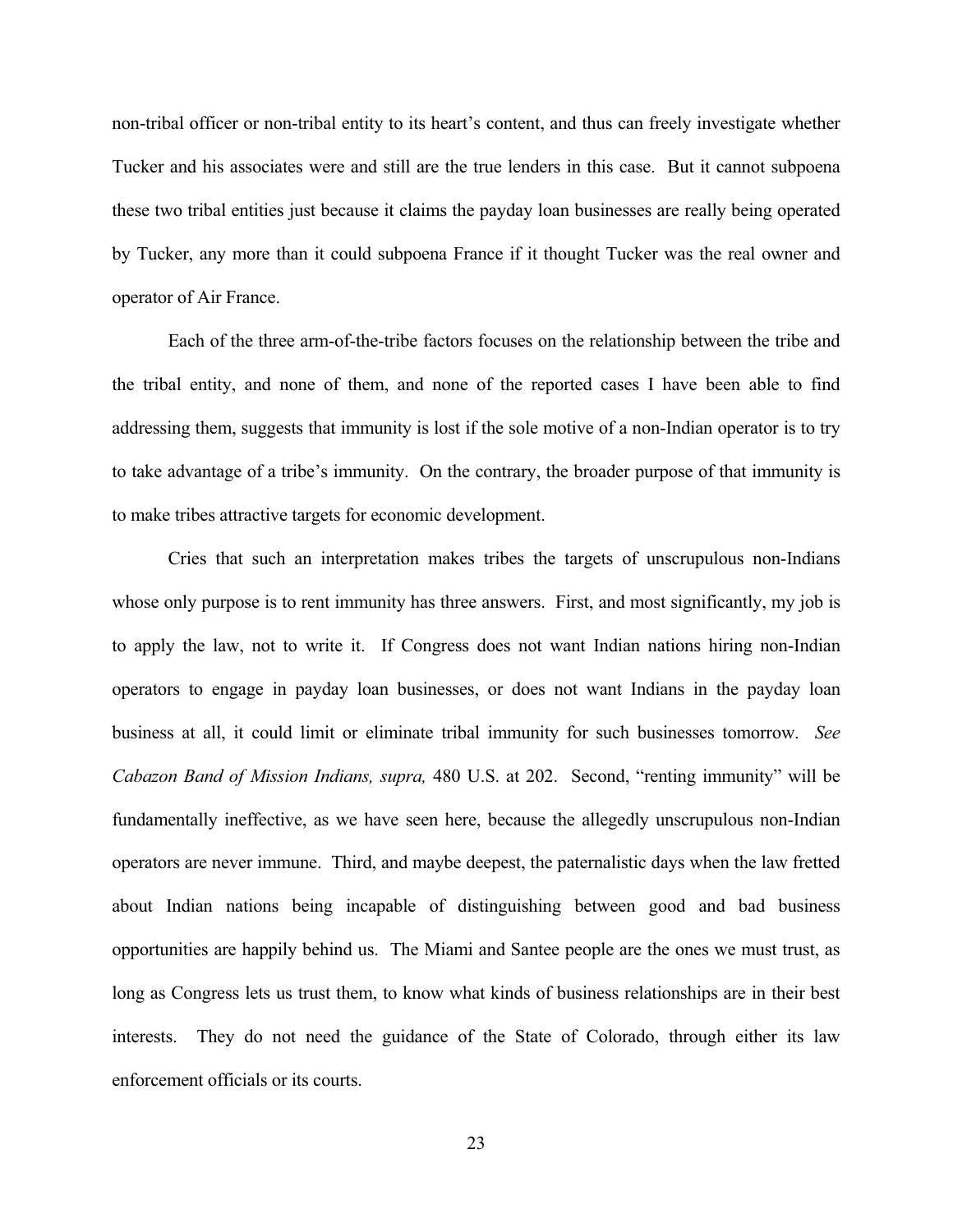### V. WAIVER

 Finally, the State once again raises the question of waiver, this time focusing on its argument that certain so-called "sue-and-be-sued" clauses contained in the tribes' charters expressly waived their tribal immunity. I disagree.

 As a threshold matter, it is not at all clear to me that this waiver issue is properly before me on remand. The Court expressly directed me to decide just two issues: whether the State is entitled to additional discovery under the limited waiver and whether the State has proved that the tribal entities are not arms of the tribes. 242 P.3d at 1115.

 On the other hand, the State correctly notes that although the Court rejected the court of appeals' broad command that I consider all manner of things to decide the waiver issue, it specifically rejected only one of the waiver arguments—that arbitration provisions in consumer loan agreements amounted to a waiver. *Id*. at 1114. It did not, and neither did the court of appeals, expressly reject the argument that the tribes' own founding documents, by way of their sue-and-besued clauses, effected a waiver of tribal immunity. So with no small amount of procedural trepidation, I address that narrow issue here.

 It is clear to me that these sue-and-be-sued clauses are not sufficiently explicit or unequivocal to amount to a wholesale waiver of tribal immunity. The Miami charter, adopted in 1940, in a section labeled "Corporate Powers," lists among its powers:

To sue and be sued; to complain and defend in in [sic] any court; *Provided, however,* That the grant or exercise of such power shall not be deemed a consent by the Tribe or by the United States to the levy of any judgment, lien or attachment upon the property of the Tribe other than income or chattels specially pledged or assigned.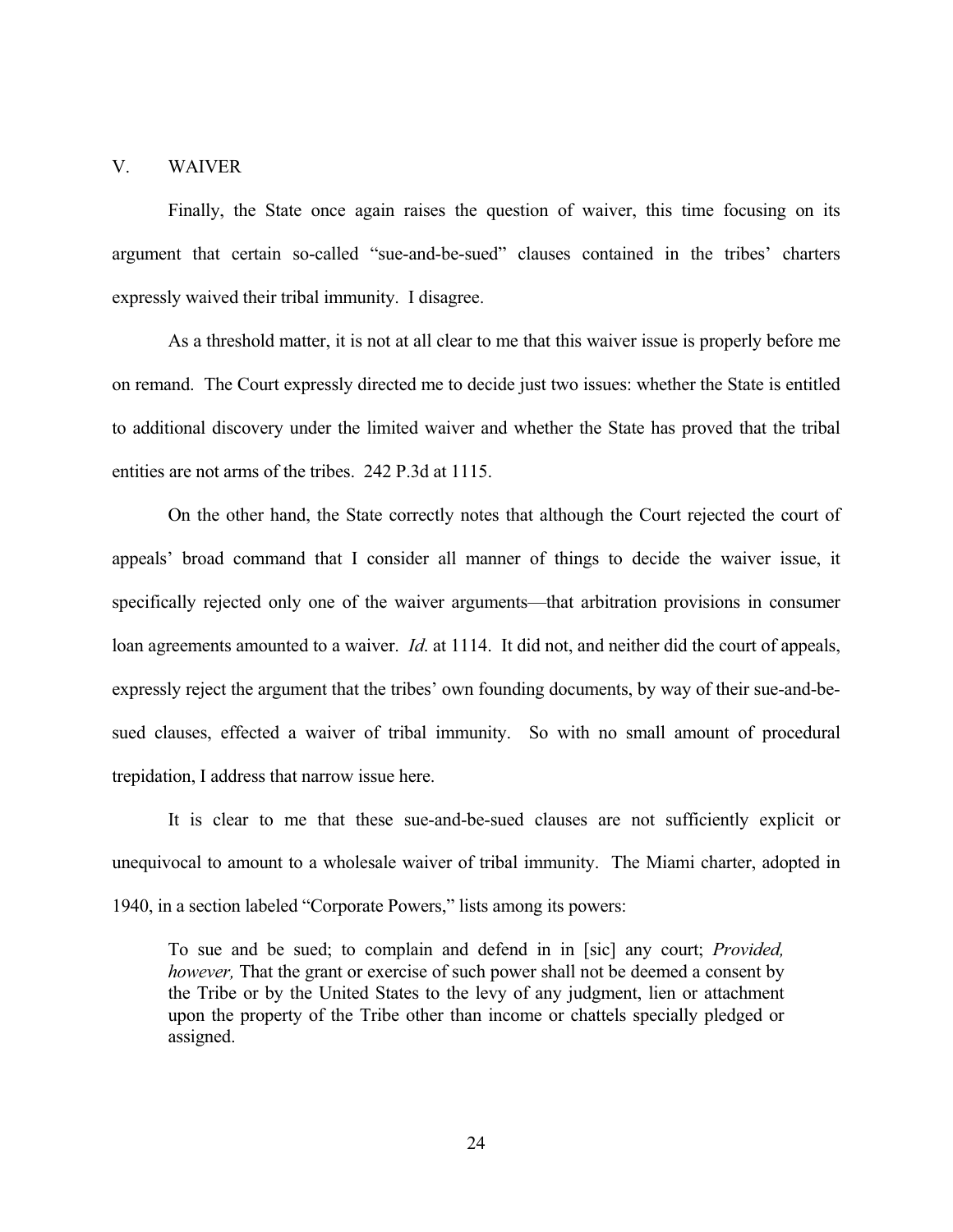Corporate Charter of the Miami Tribe of Oklahoma ¶ 2(b), Exhibit 20 to Udis Affidavit, at ff. 1093 (emphasis in original). The Santee charter, adopted in 1936, has virtually identical language, also in a section labeled "Corporate Powers":

To sue and to be sued in courts of competent jurisdiction within the United States; but the grant or exercise of such power shall not be deemed a consent by the said Tribe or by the United States to the levy of any judgment, lien or attachment upon the property of the Tribe other than income or chattels specially pledged or assigned.

Corporate Charter of the Santee Sioux Tribe of Nebraska ¶ 5(i), Exhibit 17 to the Udis Affidavit, ff. 1080.

 I realize that in *Martinez v. Southern Ute Tribe*, 374 P.2d 691, 693-94 (Colo. 1962), our state Supreme Court held that language identical to the above-quoted language in the Santee charter amounted to a broad waiver of tribal immunity. But *Southern Ute* was decided before the United States Supreme Court held in *Santa Clara Pueblo, supra,* 436 U.S. at 58, that waivers of tribal immunity, just like congressional limitations or abrogations of it, must be "explicit and unequivocal." Indeed, our state Supreme Court, in this very case, "caution[s] that any waiver of tribal sovereign immunity must be explicit and unequivocal," and expressly cites *Santa Clara.* 242 P.3d at 1114. Tellingly, the Court never cites its own opinion in *Southern Ute.* 

I read these express directions to be an implicit overruling of *Southern Ute*, requiring me to examine the waiver issue anew under the standard that any waiver of tribal immunity must be explicit and unequivocal. Under that standard, neither of these sue-and-be-sued clauses are waivers of tribal immunity. They are not explicit because they do not mention tribal immunity. They are not unequivocal because to reach the waiver conclusion one must engage in the following line of reasoning: the tribes have consented to have money judgments entered against them, but just not to have any such judgments enforceable against their property; therefore, such consent is in effect a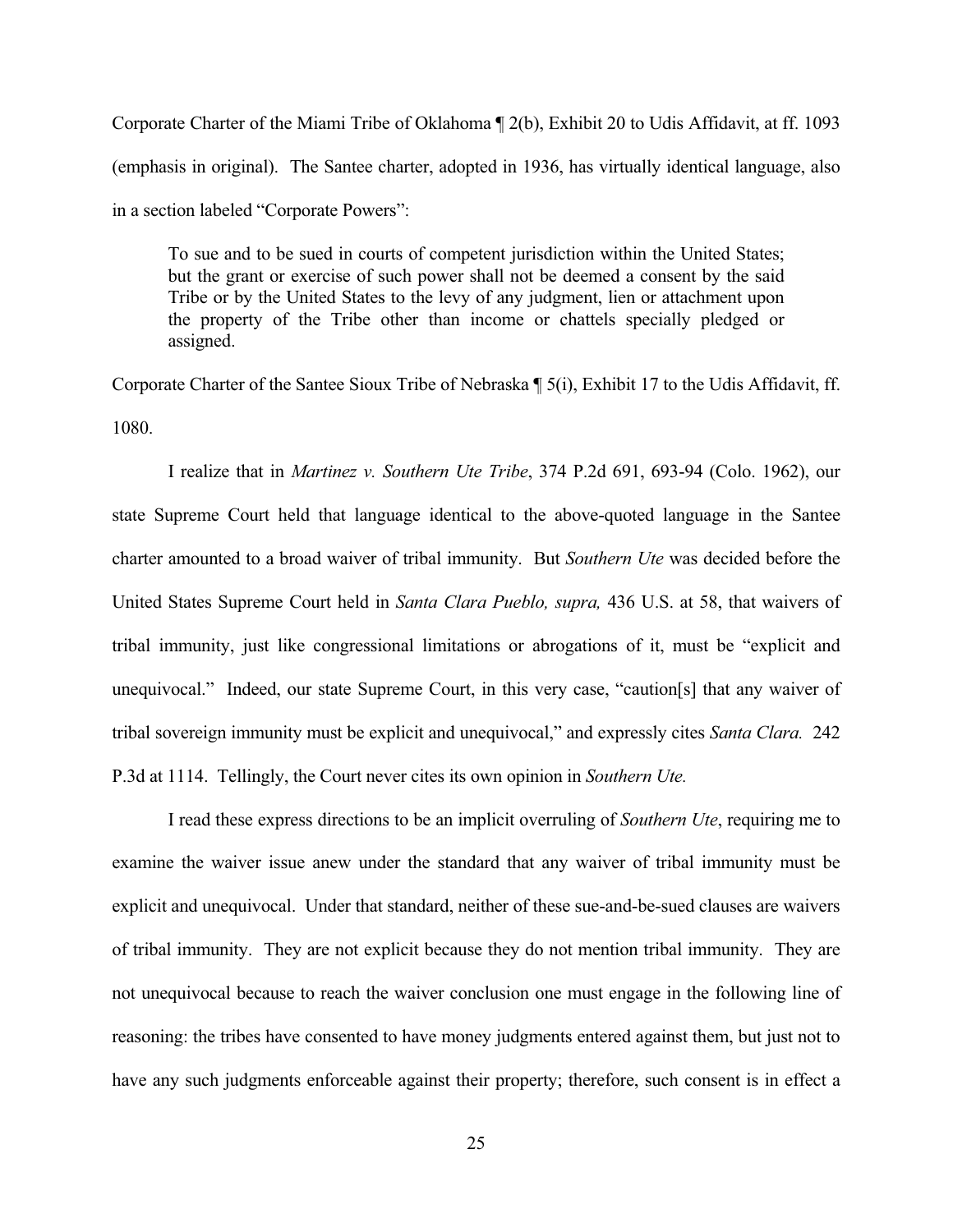partial waiver of tribal immunity. Even if this language unequivocally waived immunity for damage actions, it did not unequivocally waive immunity for non-damage actions such as the one at issue here. Again, some reasoning beyond the mere words is necessary: the tribes waived immunity for damage actions as long as any money judgment could not be collected; therefore they impliedly waived immunity for all action not involving claims for money damages. These lines of reasoning may be perfectly sensible, but the very fact they are necessary shows that the language itself does not unequivocally waive tribal immunity.

 My conclusions in this regard are bolstered by two other considerations. First, and most important, most of the tribal immunity waiver cases decided after *Santa Clara* have held that the subject language, or substantially similar language, does not waive tribal immunity. Although one commentator has described the issue as "arguable," even he admits that "most courts have reasoned that tribal adoption of a charter with such a clause simply creates the power in the corporation to waive immunity, and that adoption of the charter alone does not independently waive tribal immunity." FELIX S. COHEN, HANDBOOK OF FEDERAL INDIAN LAW  $\S$  7.05(1)(c) (2005 ed.). Among the many post-*Santa Clara* cases that have concluded that this very language, or its equivalent, does not effect a general waiver of tribal immunity are cases decided by several federal circuits. *E.g., Ninigret Dev. Corp. v. Narrangansett Indian Wetoumuck Hous. Auth.*, 207 F.3d 21, 30 (1st Cir. 2000); *Garcia v. Akwesasne Hous. Auth.*, 268 F.3d 76, 78 (2nd Cir. 2001); *Hagen v. Sisseton-Wahpeton Cmty. Coll.*, 205 F.3d 1040, 1043-44 (8th Cir. 2000). *Cf. Native Am. Distrib. Co. v. Seneca-Cayuga Tobacco Co.*, 546 F.3d 1288, 1292 (10<sup>th</sup> Cir. 2008) (not reaching sue-and-be sued issue because tribe conceded waiver). In fact, the State does not cite, and I am unaware of, any circuit case decided after *Santa Clara* that holds that any kind of sue-and-be-sued clause is ipso facto a general waiver of tribal immunity.